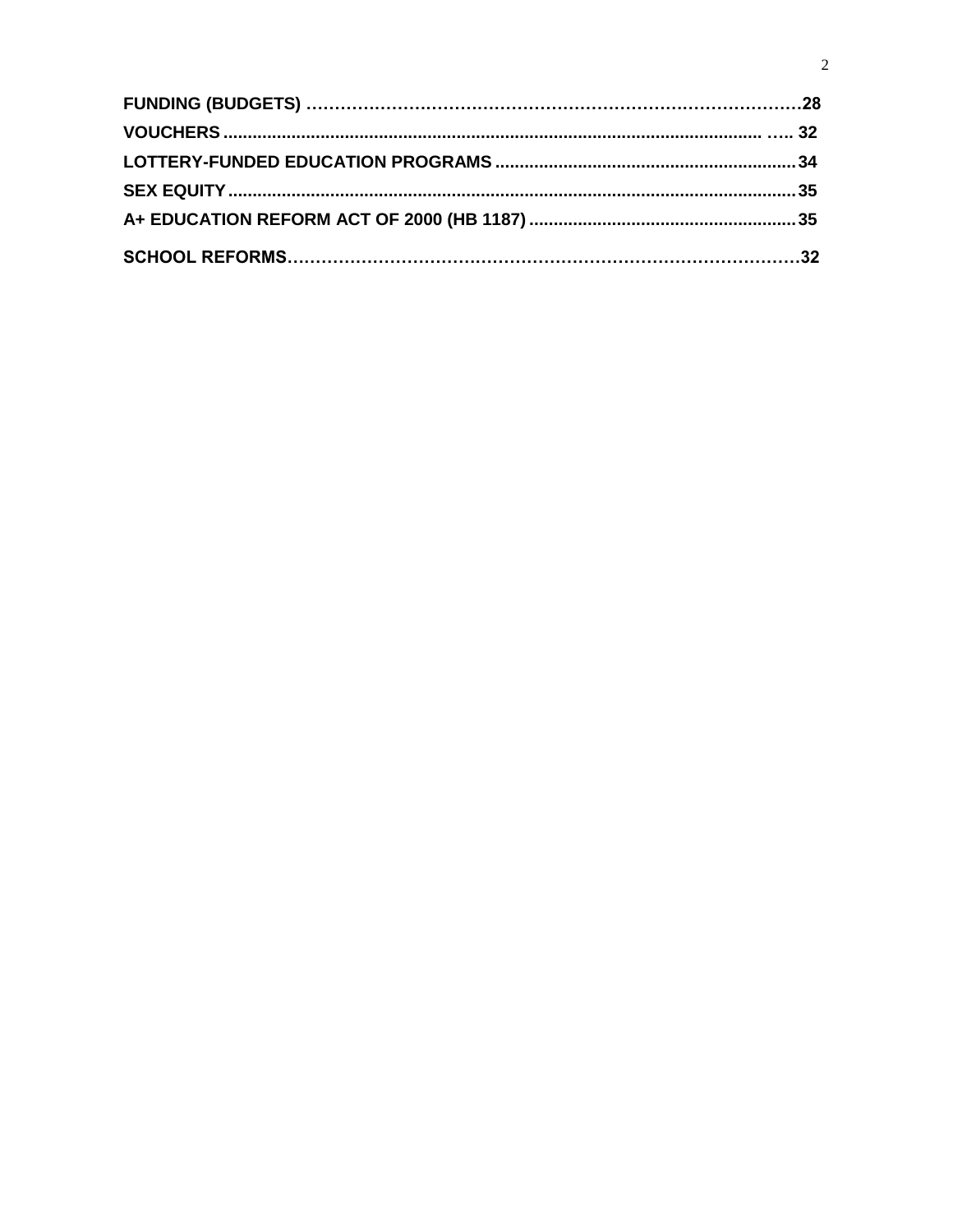<span id="page-2-0"></span>

| 1970 T-4 beginning \$5,600                                                                     |
|------------------------------------------------------------------------------------------------|
| 1983 16th step index salary schedule                                                           |
|                                                                                                |
| 1985.  T-4 beginning \$16,800-\$1200 increase                                                  |
| 1984 18th step index salary schedule                                                           |
| 1985 New salary schedule 2.5%, true increment                                                  |
| 1986 2.6% increment                                                                            |
| 1987 2.7% increment                                                                            |
| 1988 2.8% increment                                                                            |
| 1989 2.9% increment                                                                            |
| 1990 3% increment                                                                              |
| 1990 Funds applied to salary schedule to yield larger increases for veteran teachers           |
| 1991  Preserved increment salary increases on the state salary schedule                        |
| 1992 2.5% salary increase applied to the state salary schedule – despite recession!            |
| 1993 Added L-5 step to state salary schedule                                                   |
| 1994 5% salary increase applied to state salary schedule                                       |
| 1994 Legislation adopted prohibiting local boards of education from decreasing local salary    |
| supplements of educators or ESP without holding public hearings                                |
| 1995 6% salary increase applied to state salary schedule                                       |
| 1996 6% salary increase applied to state salary schedule                                       |
| 1997 6% salary increase applied to state salary schedule                                       |
| 1998 6% salary increase applied to state salary schedule                                       |
| 1999 4% salary increase applied to state salary schedule                                       |
| 2000 3% salary increase applied to state salary schedule                                       |
| 2001  4.5% salary increase applied to state salary schedule                                    |
| 2001 Pay for beginning teachers at the end of the first month of work                          |
| 2002 3.25% salary increase applied to the state salary schedule                                |
| 2004 2% salary increase applied to state salary schedule (delayed until January 2005)          |
| 2004 Step added to top of salary scale                                                         |
| 2005 2% salary increase applied to state salary schedule (Higher Ed salary raise delayed until |
| January 2006)                                                                                  |
| 2006 4% salary increase applied to state salary schedule (Higher Ed salary raise delayed until |
| January 2007)                                                                                  |
| 2006 Local boards required to have a second public hearing (one required previously) before    |
| the local teacher salary supplement can be lowered. New measures also require                  |
| notifying teachers of hearings and holding hearings after school hours                         |
| 2007 3% salary increase applied to state salary schedule (Higher Ed salary raise delayed until |
| January 1, 2008)                                                                               |
| 2008 2.5% salary increase applied to state salary schedule (Higher Ed salary raise delayed     |
| until January 1, 2009)                                                                         |
| 2009After July 1, 2010, an educator's placement on the salary schedule will not based on a     |
| leadership degree, degree earned in conjunction with completion of an educator                 |
| leadership preparation program approved by the Professional Standards Commission.              |
| Educator will be required to hold a leadership position in order to be place on the salary     |
| schedule at that level                                                                         |
|                                                                                                |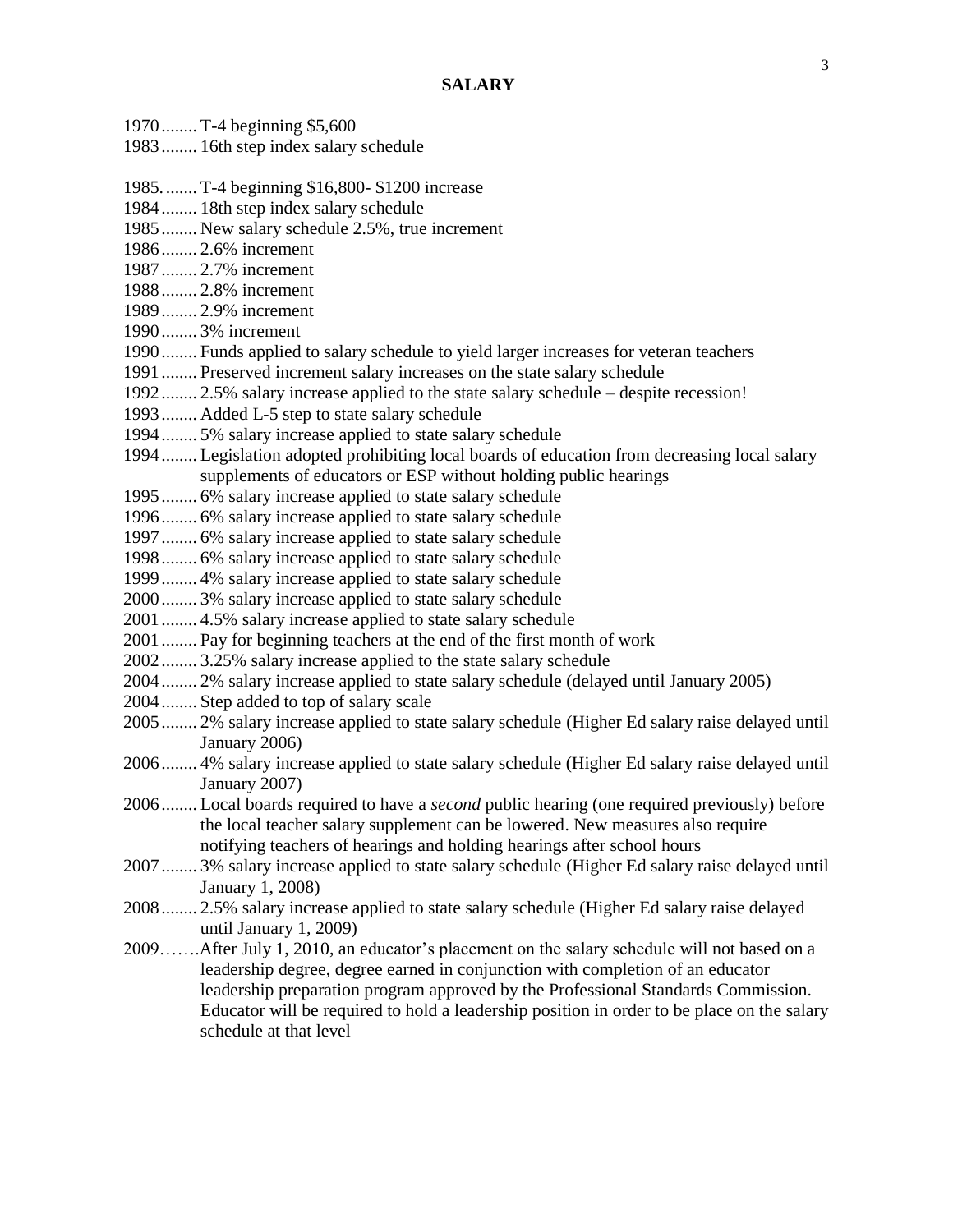- 2011….....\$12.6 million appropriated in the Amended FY11 budget for differentiated pay for newly certified math and science teachers. Math and science teachers, grades 6-12, will be moved to the salary step on the state salary schedule that is applicable to six years of creditable service (which equates to salary step four), unless he or she is already on or above such salary step. Math and science teachers, grades K-5, who receive an endorsement in mathematics, science, or both from the PSC will receive a stipend of \$1,000 per endorsement for each year such endorsement is in effect, up to a maximum of five years
- 2011…….\$12.6 million appropriated in the FY12 budget for differentiated pay for newly certified math and science teachers
- 2012…….\$2.3 million appropriated in the FY13 budget differentiated pay for newly certified math and science teachers
- 2012…….Certificated personnel who receive a salary increase or bonus based on the falsification of student test scores must forfeit those monies and will be held liable for repayment
- 2013…….\$1.9 million appropriated in the FY 14 budget for differentiated pay for newly certified math and science teachers
- 2015…….\$1.2 million appropriated in the FY 16 budget for differentiated pay for newly certified math and science teachers
- 2015…….\$280 million increased funds to offset the austerity reductions in order to provide local education authorities the flexibility to eliminate teacher furlough days, increase instructional days and teacher salaries
- 2016…….\$300 million added to K-12 education budget to offset austerity reductions (\$167 million remain in austerity reductions) in order to provide local education authorities the flexibility to eliminate teacher furloughs, restore 180 days of student instruction and provide 3% pay raise for teachers. The Governor in his State-of-the-State Address strongly emphasized that he wanted to see this raise passed on to teachers
- <span id="page-3-0"></span>2017…….2% salary increase applied to the state salary schedule

#### **RETIREMENT BENEFITS**

- 1970........ Vesting and disability benefits after 20 years; Retire after 35 years service (Formula = 1.75%)
- 1972........ Defeated efforts to put TRS funds under Department of Administration during reorganization
- 1973........ Vesting and disability benefits after 10 years
- 1974........ Retire with 31 years service
- 1975........ Formula = 1.76% and 3% cost of living; retire after 30 years' service with no age factor penalty
- 1976........ Formula = 1.78%
- 1977........ Formula = 1.80%; Improvement in the retirement formula retroactive to retired teachers
- 1978........ Formula = 1.84%; Enabling legislation to compute formula on the average of the highest two consecutive years' salary
- 1979........ Formula = 1.88%
- 1980........ Formula based on best two years of consecutive service
- 1981........ Formula = 1.92%. Retirement credit for periods of full-time graduate study under certain conditions
- 1982........ Formula = 2%, effective January 1, 1983
- 1984........ Retirement benefits increased for already retired teachers
- 1985........ Formula for PSERS (support personnel) increased by 7% (\$7.00-\$7.50)
- 1986........ 3% COLA for PSERS (support personnel)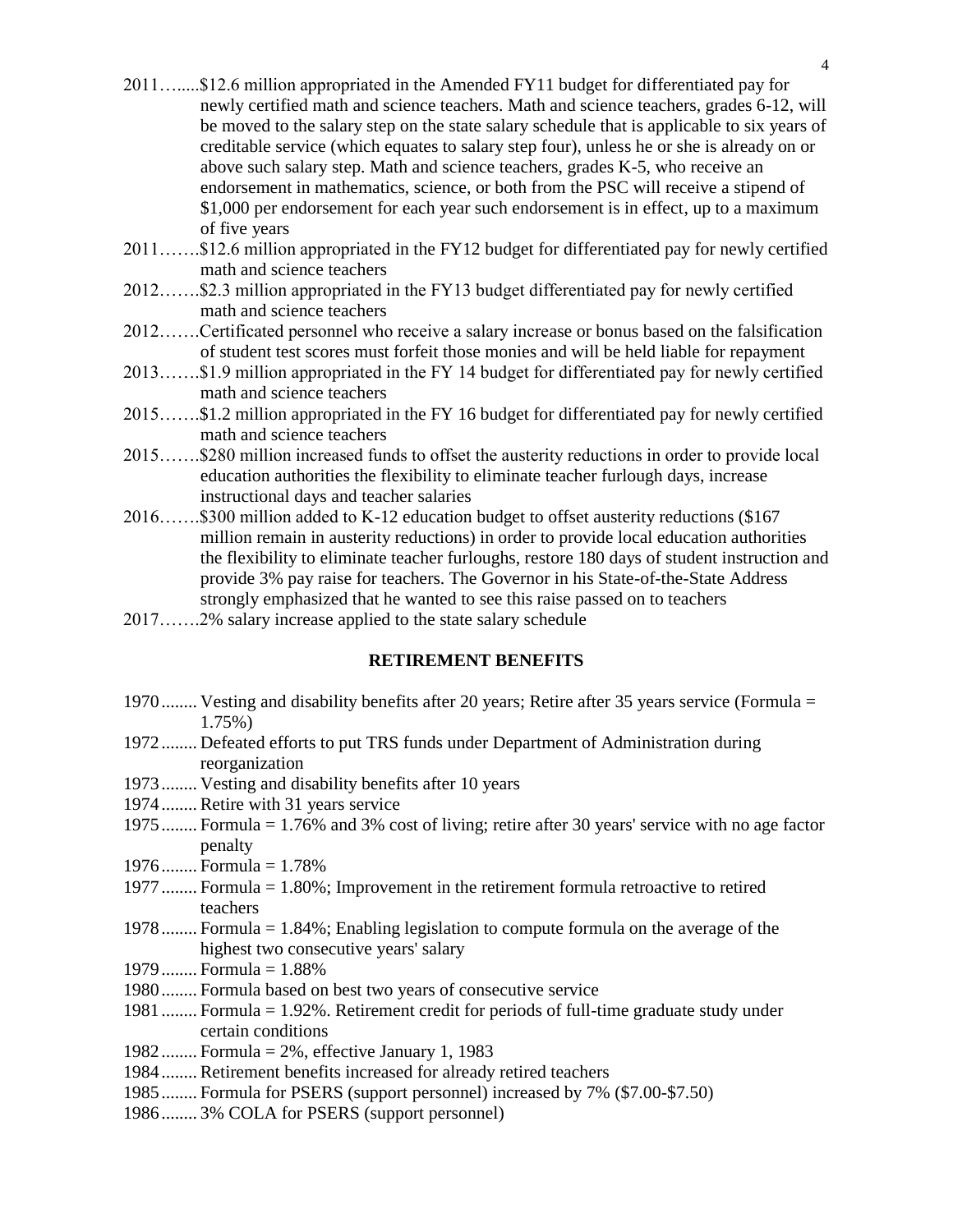| 1986 Purchase maternity leave prior service to 1976 (rescinded in 1987 due to lack of        |
|----------------------------------------------------------------------------------------------|
| funding)                                                                                     |
| 1986 Benefits increased for retired teachers                                                 |
| 1987 Tax sheltering of employee contributions to TRS                                         |
| 1987 Formula for PSERS (support personnel) increased from \$7.50 to \$8.00 per month times   |
| number of years' service                                                                     |
| 1988 Retirement benefits increased .5% to 12% for already retired teachers                   |
| 1988 Legislation allowing PSERS (support personnel) Board of Trustees to grant COLAs         |
| 1988 Formula for PSERS (support personnel) increased from \$8.00 per month per year of       |
| service to \$10.00 (not funded)                                                              |
| 1988 Reduction in purchasing cost of creditable service in TRS for time lost due to          |
| pregnancy (rescinded in 1989 due to lack of funding)                                         |
| 1989 Defeated legislation creating joint management of TRS and ERS investments               |
| 1990 1.75% one-time COLA for TRS members to help offset the loss of state income tax         |
| exempt status of pension benefits. Special COLA secured for current & future retirees        |
| (COLA increased to 3% in 1991 by TRS Board)                                                  |
| 1991  Added a classroom teacher member to TRS Board of Trustees to replace the State         |
| <b>Insurance Commissioner</b>                                                                |
| 1992 25-year retirement with penalties                                                       |
| 1992 Re-established credit in TRS via payments in intervals instead of one-time lump sum     |
| 1994 Reduced employee's TRS contribution rate from 6% of salary to 5%                        |
| 1994 Reduced employee's contribution rate for members of the Board of Regents Optional       |
| <b>Retirement Program</b>                                                                    |
| 1994 3% COLA for already retired TRS members                                                 |
| 1994 Increased exclusion amount on retirement income in the computation of Ga. taxable net   |
| income from \$10,000 to \$11,000 for 1994 tax year and \$12,000 for 1995 tax year            |
| 1994 Reduction in purchasing costs of creditable service in TRS for time lost due to         |
| pregnancy (not funded)                                                                       |
| 1995 Funded increase for PSERS (support personnel) formula from \$8 to \$9 per month times   |
| number of years of service                                                                   |
| 1996 25-year retirement at any age with 7% penalty (up to a maximum of 35%) for each year    |
| the retiree is under 30 years of service or age 60, whichever is less                        |
| 1996 Reduction in purchasing cost of creditable service in TRS for time lost due to          |
| pregnancy (not funded)                                                                       |
| 1996 Increased PSERS benefit from \$9 to \$9.25 per month x number of years of service       |
|                                                                                              |
| 1997 Increased PSERS benefit from \$9.25 to \$9.50 per month x number of years of service    |
| 1997 Created a Joint House and Senate Retirement Committee to study needed                   |
| improvements in the retirement benefits of educational support personnel                     |
| 1998 Established retirement credit for unused/unpaid sick leave based on a ratio of one-day  |
| retirement credit for each two days of unused/unpaid sick leave                              |
| 1998 Increased PSERS benefit from \$9.50 to \$10 per month x number of years of service      |
| 1998 Provided state merit health insurance to PSERS members who retired prior to 1985        |
| 1998 Increased PSERS monthly benefit ceiling from \$10 to \$12(implemented as funded)        |
| 1998 Increased taxable ceiling exclusion for retirees from \$12,000 to \$13,000 from Georgia |
| state income tax                                                                             |
| 1998 Allowed for transfer of TRS retirement benefits to secondary beneficiary if primary     |
| beneficiary does not survive TRS member by at least 32 days                                  |
| 1999 Fully funded TRS retirement credit for each unused, unpaid sick leave day               |
| 1999 Increased PSERS retirement benefit from \$10 per month to \$10.50 x years of creditable |
| service                                                                                      |
| 2000 Increased PSERS retirement benefit from \$10.50 to \$12 per year of service             |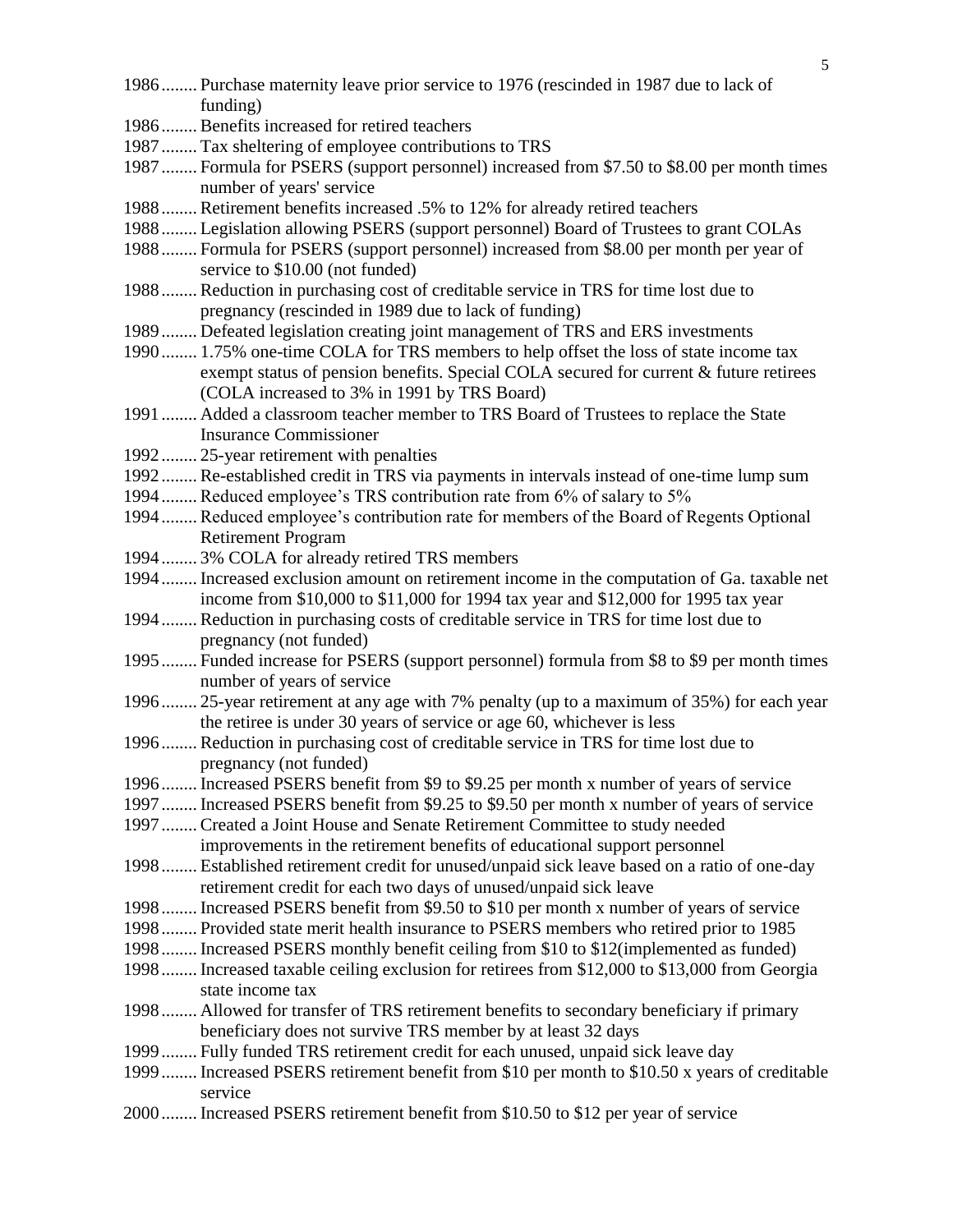- 2001........ Included public school employees with other state employees who are allowed to participate in deferred compensation plans operated by the state
- 2002........ Increased PSERS retirement benefit from \$12 per month to \$12.50 per year of service, with an increased benefit ceiling of \$15
- 2002........ Allowed TRS members who retired prior to Dec. 31, 2001 to return to teaching in a "qualified" school system
- 2002........ Created two study committees that include GAE representatives serving on the committee to look at ways to increase retirement benefits for TRS members and to protect the investments of TRS
- 2002........ Allowed TRS members with 25 years of service to purchase up to an additional three years of credit in order to allow members to retire early without penalty
- 2002........ Increased amount of tax-exempt retirement income to \$14,500 in 2002 and \$15,000 in 2003
- 2003........ Increased PSERS benefit from \$12.50 to \$13 per month for each year of creditable service. Future benefit increases to be funded from PSERS assets, instead of only by the General Assembly
- 2004........ Allowed TRS members who retired prior to Dec. 31, 2003, to return to teaching without penalties or loss of benefits
- 2004........ Allowed TRS members a new option for lump sum payment upon retirement
- 2005........ Increased PSERS benefit from \$13 to \$13.50 per month (multiplied by years of creditable service (Current law caps the benefit at \$15)
- 2005........ Allowed investing in exchange-traded funds to allow for safer and more lucrative investing of some of the TRS assets
- 2005........ Improved 2004 "return-to-work" law to allow any TRS member who retired by December 31, 2003 to be re-employed in a full-time capacity by a local school system or RESA in virtually any position with no effect on retirement benefit
- 2006........ Increased benefit for those who retired with at least 20 years' service *before July 1987*.
- 2006........ Increased PSERS benefit from \$13.50 to \$14.00 per month for each year of creditable service
- 2007........ Increased PSERS benefit from \$14.00 to \$14.25 per month for each year of creditable service
- 2007........ Allowed TRS and ERS to increase the amount of money invested in foreign owned companies from the current 10 to 15%. This allows these retirement systems greater diversity in investing to increase the assets of their retirement funds
- 2008........ Retired teachers who retired on a normal service retirement and have been retired for a minimum of 12 months allowed to return to work and continue receiving retirement benefits. "Normal service retirement" means the retiree must have retired on a service retirement with 30 years of service regardless of age or 10 years of service and at least age 60. Local school systems would be allowed to employ a retiree as a full-time classroom teacher, principal, superintendent, media specialist or counselor
- 2008........ Retiree who has elected one of the survivorship options and has named his or her spouse and one or more other persons as beneficiaries allowed to revoke the selection of the spouse as a beneficiary upon a final judgement of complete divorce. The retiree may then either allocate the spouse's percentage to the other beneficiaries or keep their percentages the same. The retiree's benefit will be recalculated to compensate for the remaining beneficiaries
- 2008........ Increased PSERS benefit from \$14.25 to \$14.75 per month for each year of creditable service
- 2009…….Definition of a large retirement system revised. Investment in equities increased from 65% to 70% on and after July 1, 2010. After July 1, 2011, increased to 75%
- 2009…….Georgia Retiree Health Benefit Fund divided into two funds by creating the Georgia State Retiree Health Benefit Fund and the Georgia School Retiree Health Benefit Fund.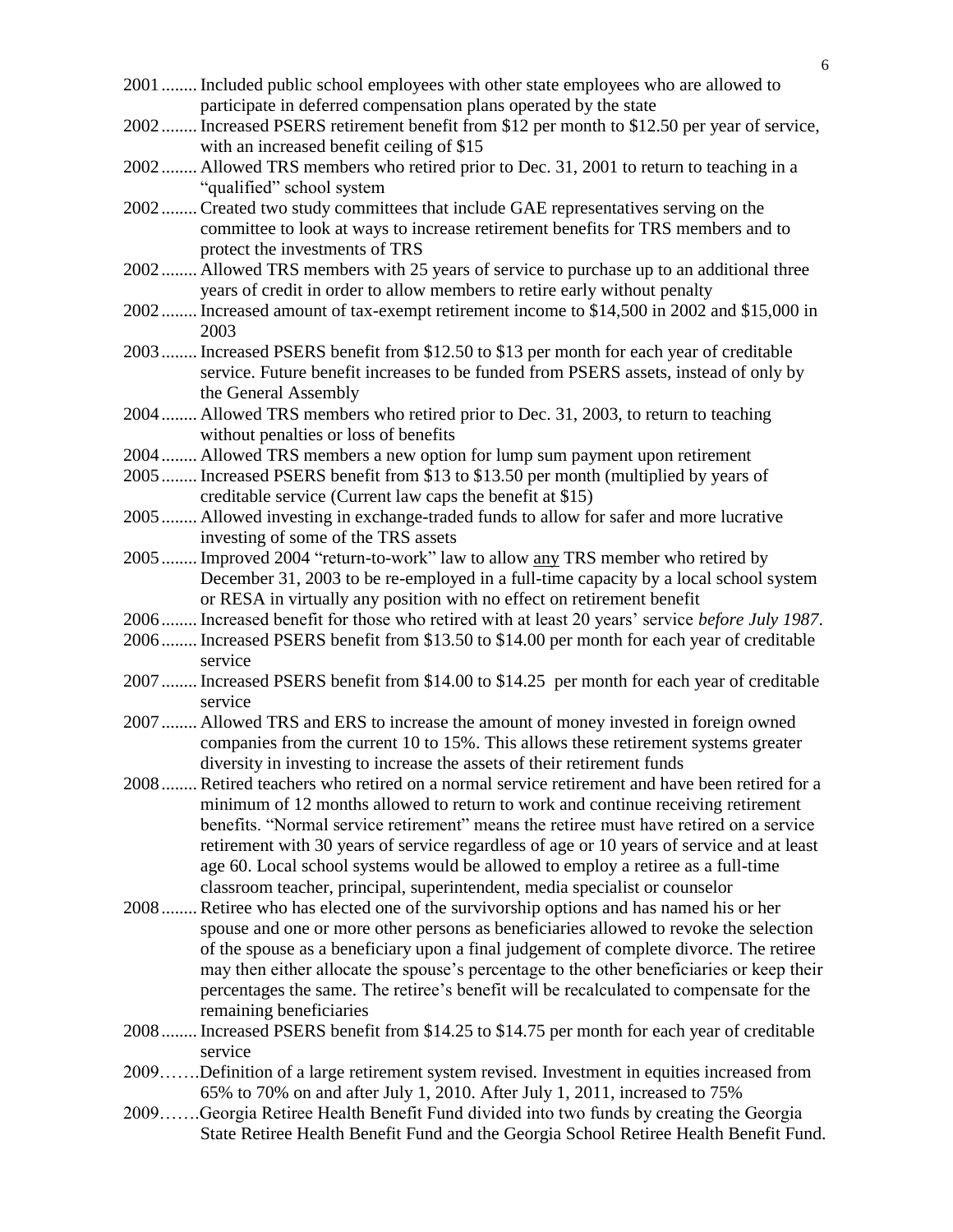The Georgia School Retiree Health Benefit Fund is created to help pay for the cost of retiree post-employment health insurance benefits—mainly an accounting measure

- 2012…….Increased PSERS benefit from \$14.75 per month per each year of service to \$16.50 for those retiring after July 1, 2012. Current retirees will receive \$15.00 per month per each year of creditable service. Also PSERS members' premium increased from \$4 to \$10 per month
- 2012…….Repealed the date of retired educators returning to work full-time to June 30, 2013, in effect ending the program
- 2013…….Clarified definition that teacher means a permanent status employee employed not less than half time
- 2015…….Thwarted attempts to alter the current TRS defined benefit contribution plan
- 2017……. Increased PSERS benefit from \$14.75 to \$15.00 per month for each year of creditable service
- <span id="page-6-0"></span>2018…….\$362 million added to cover state's portion to TRS

#### **HEALTH INSURANCE BENEFITS**

- 1973........ Passed first legislation (vetoed)
- 1975........ Passed second legislation (signed)
- 1977........ Legislation to allow local boards to purchase plan
- 1978........ Health insurance funded
- 1980........ **Dental and vision insurance added** to the statewide health insurance
- 1983........ \$17 million to fund increasing costs
- 1984........ Funding for health insurance for support personnel effective 1/1/85
- 1986........ Constitutional amendment to provide retired support personnel health insurance
- 1987........ Support personnel to be covered by state health insurance when funded
- 1988........ \$16.5 million to fund increasing costs
- 1989........ \$70 million to fund increasing costs
- 1990........ \$46.3 million to fund increasing costs
- 1994........ Legislation adopted allowing public school employees with 20+ years of service but who are ineligible for retirement benefits because of age to pay employer and employee premiums for state health insurance coverage
- 1996........ Secured legislation allowing TRS retired members to pay state health insurance premiums monthly if TRS benefit is too small to allow automatic deductions
- 1998........ Provided state merit health insurance to PSERS members who retired prior to 1985
- 1999........ Combined all state agency health care benefit plans into a unified Georgia Department of Community Health maximizing services and efficiency
- 1999........ Required health care plans to permit those insured to choose the doctor of their choice
- 2000........ Added \$1,500 per employee to budget in order to reduce impact of rising health care costs
- 2001........ Reduced the required number of creditable years of service to eight in order to purchase health insurance if the employee is not eligible for retirement
- 2005........ Lowered the proposed increase in health insurance premium from 13% to 9.5% (each 1% reduction costs the state \$7 million)
- 2005........ Increased employer contribution to premium nearly \$47 million (\$25+ million more than governor's recommendation), compared to FY 2005; overall appropriation was a \$181 million increase for employer-paid health insurance
- 2005........ Cost-saving measures imposed in response to control runaway increases, including:
	- New surcharges for spousal coverage if offered by spouse's employer and for tobacco users
	- four-tiered premium system (previously two)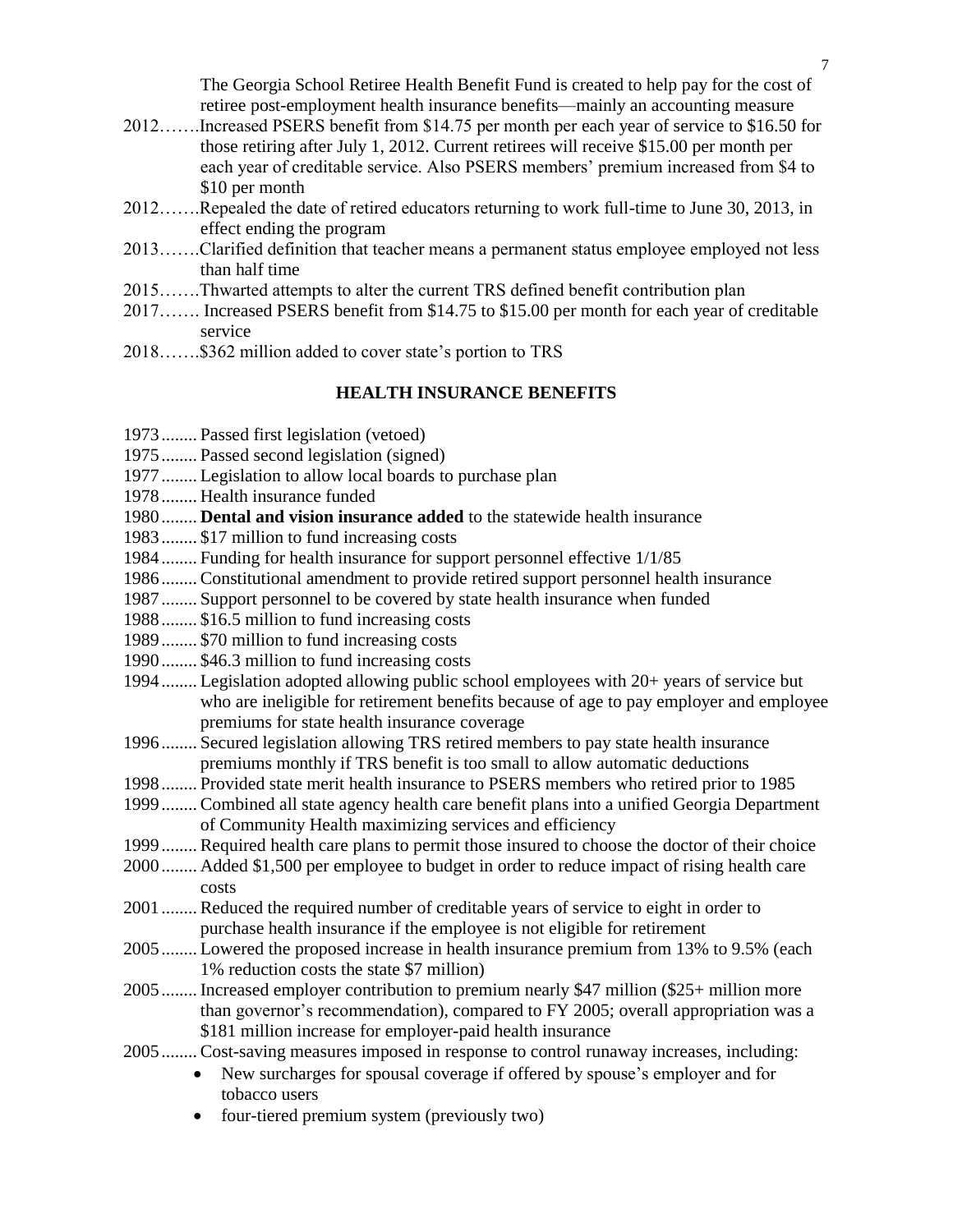- 2006........ Premium increase for employees paid by state through \$138 million budget allocation, insuring no increase through 2007
- 2007........ \$105.9 million to fund increasing costs (a 10% premium increase for employees beginning January 2008)
- 2007........ House Study Committee created to review State Health Benefit Plan
- 2008........ Charter school employees provided the opportunity to participate in the State Health Benefit Plan
- 2008........ \$166 million to fund increasing costs (a 7.5% premium increase for employees beginning January 2009)
- 2010…….10% employee premium increase beginning January 2011 (state will continue to pay 75% of the cost of coverage)
- 2011…….10% employee premium increase beginning January 2012 (state will continue to pay 75% of the cost of coverage)
- 2011…….Resolution adopted creating the House State Health Insurance Plan Alternative Funding Study Committee. Committee is charged with studying the needs, issues, and problems impacting coverage, premiums, and other costs of providing adequate and effective coverage for employees while ensuring actuarial soundness and budgetary responsibility
- 2012…….9% employee premium increase beginning January 2013 (state will continue to pay 75% of the cost of coverage – 2% of the increase covers 100% of the cost of preventative health services for women as called for in the Affordable Care Act (ACA)
- 2013…….7.5% premium increase for employee-only and employee + child(ren) tier; 2% employee premium increase from the requirements of the Patient Protection and Affordable Care Act (PPACA)
- 2013…….FY 14 Budget increase to cover per month/per member employer health care coverage cost for noncertificated school service personnel from \$446.20 to \$596.20; certificated employees from \$912.34 to \$945.00
- 2013…….Defeated legislation that would have required school personnel who become eligible for a post-employment health benefit fund on or after July 1, 2013 to pay the full cost of their health insurance premium. New hires would have been negatively impacted by this change
- 2016…….Resolution encouraging the Department of Community Health to create and seek counsel of a State Health Benefit Plan (SHBP) Customer Advisory Council. Panel would be made up of 12 customers of the SHBP and not compensated for services. Also they would either be an active or retired member of the Employees Retirement System or Teachers Retirement System

#### **DUE PROCESS**

- <span id="page-7-0"></span>1970........ No due process procedure for non-renewed educators
- 1975........ Due process including hearing, representation, and other protections after successfully completing three years of service
- 1975........ All educators must be notified by April 15 of non-renewal
- 1982........ Transfer of due process rights from one school system to another with a one-year probationary period
- 1986........ All notices by certified mail, statement of rights, 20 days to respond
- 1987........ 10-day review of annual contracts by teachers prior to signing
- 1987........ Protection of due process rights of teachers involved in the merger of school systems
- 1987........ Legislative study committee created to investigate need for grievance procedure established by legislation for all public school employees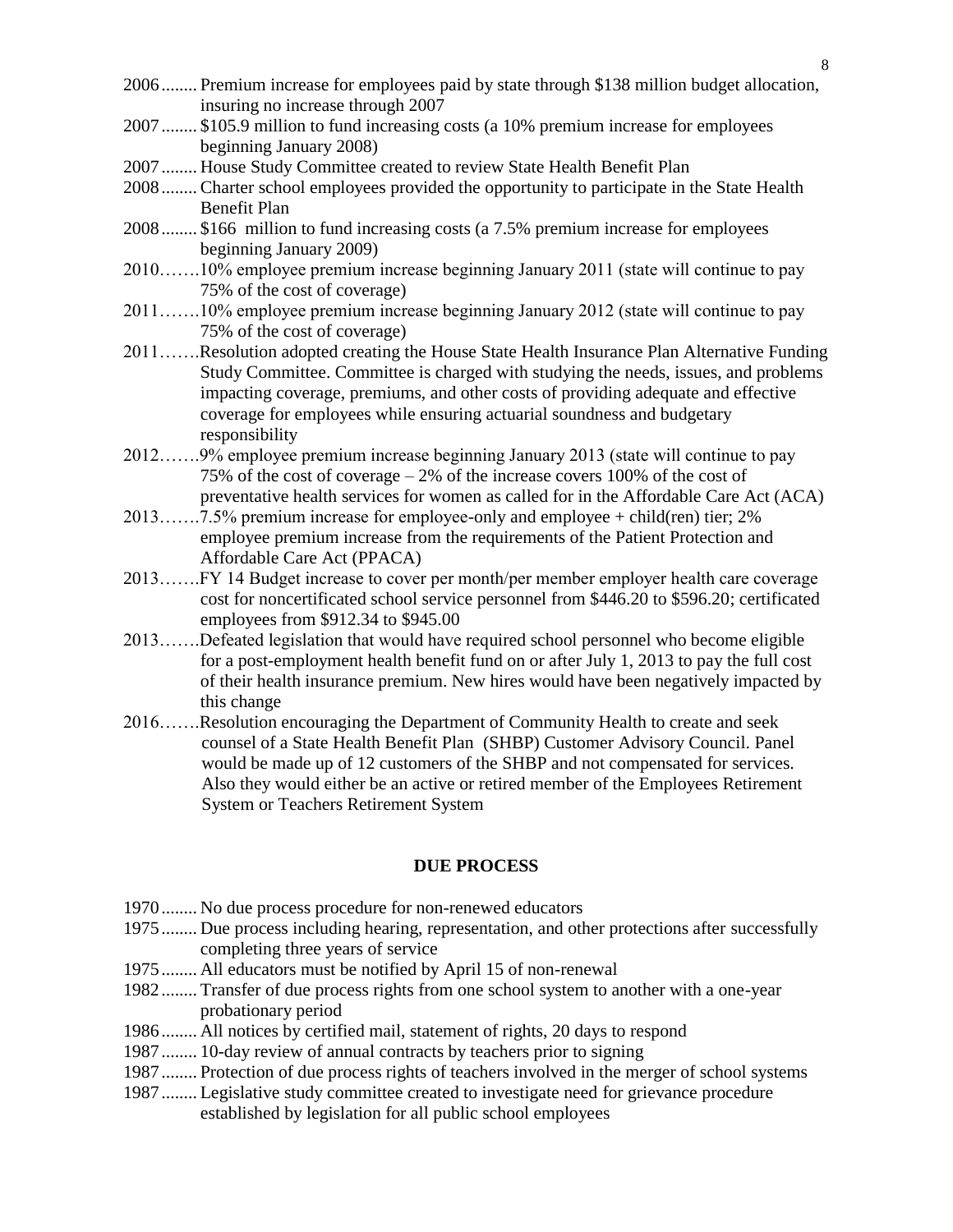- 1988........ Minimum standards established for local school board policies on grievance procedures for teachers (vetoed)
- 1988........ Legislation guaranteeing all written personnel evaluations will be confidential and kept in the employee's personnel file
- 1989........ Defeated legislation creating a data bank to store negative information on educators to be developed and administered by the PPC and used by potential employers
- 1990........ Introduced a bill establishing minimum standards for local school board policies on grievance procedures for teachers that led to negotiations with the State Board of Education and the minimum standards being incorporated in SBE policy. Standards must be adopted by all local boards of education by July 1, 1990
- 1992........ Legislation adopted and signed by Governor establishing minimum standards for local school board policies governing grievance procedures for professional personnel
- 1993........ Legislation adopted protecting negotiated agreements between school boards and employees regarding references distributed to prospective employers
- 1993........ Amended the Georgia Open Records Act to provide access to personnel records needed in the representation of school employees during hearings
- 1994........ Legislation adopted prohibiting local boards of education to terminate an educator's employment contract for refusing to alter student grades
- 1995........ Amended legislation abolishing administrative due process rights by permitting administrators to negotiate up to three-year contracts of employment with local boards of education and authorizing local boards to adopt due process policies for administrators
- 1995........ Amended legislation creating the Office of State Administrative Hearings to ensure that PPC tribunals continue to make findings of fact and recommendations on certificate revocation proceedings
- 1997........ Expanded maximum number of days from 120 to 200 that a local board of education can employ a newly hired teacher under a temporary contract to allow for the receipt of the results of a criminal records check
- 1998........ Requirements added that educators under investigation will receive written notification of the complaint, limit investigation to 60 days, expunge records if educator is exonerated, and probable cause must be determined by an administrative law judge
- 2000........ Requirement that any certificated employee receive written reason for termination. (Due process /fair dismissal rights eliminated for any person who first began teaching after July 1, 2000.)
- 2003........ Reinstatement of fair dismissal rights equally for all teachers. This GAE legislative accomplishment reversed action in 2000 that eliminated fair dismissal rights for new teachers
- 2003........ Local boards of education are required to include the salary and benefits in teacher employment contracts before requiring a signature. Letters of intent to return to the school district cannot be legally binding
- 2005........ Protected due process rights for charter school employees in revision of charter school laws
- 2007........ Senate Study Committee created to review the current grievance procedure law
- 2009…….Amended legislation that would have extended for two years the deadline date for teacher contract renewals and teachers electing not to accept employment for the ensuing school year. Amended legislation only allowed local boards school year 2009- 2010 to extend contract renewals to May 15, 2009 and letters of resignation to be tendered no later than June 1, 2009
- 2010…….Defeated an amendment to the dual enrollment formula legislation. Amended language called for performance evaluations for teachers, assistant principals, and principals prior to July 1, 2011. Statewide instrument would have taken student achievement into consideration when assessing personnel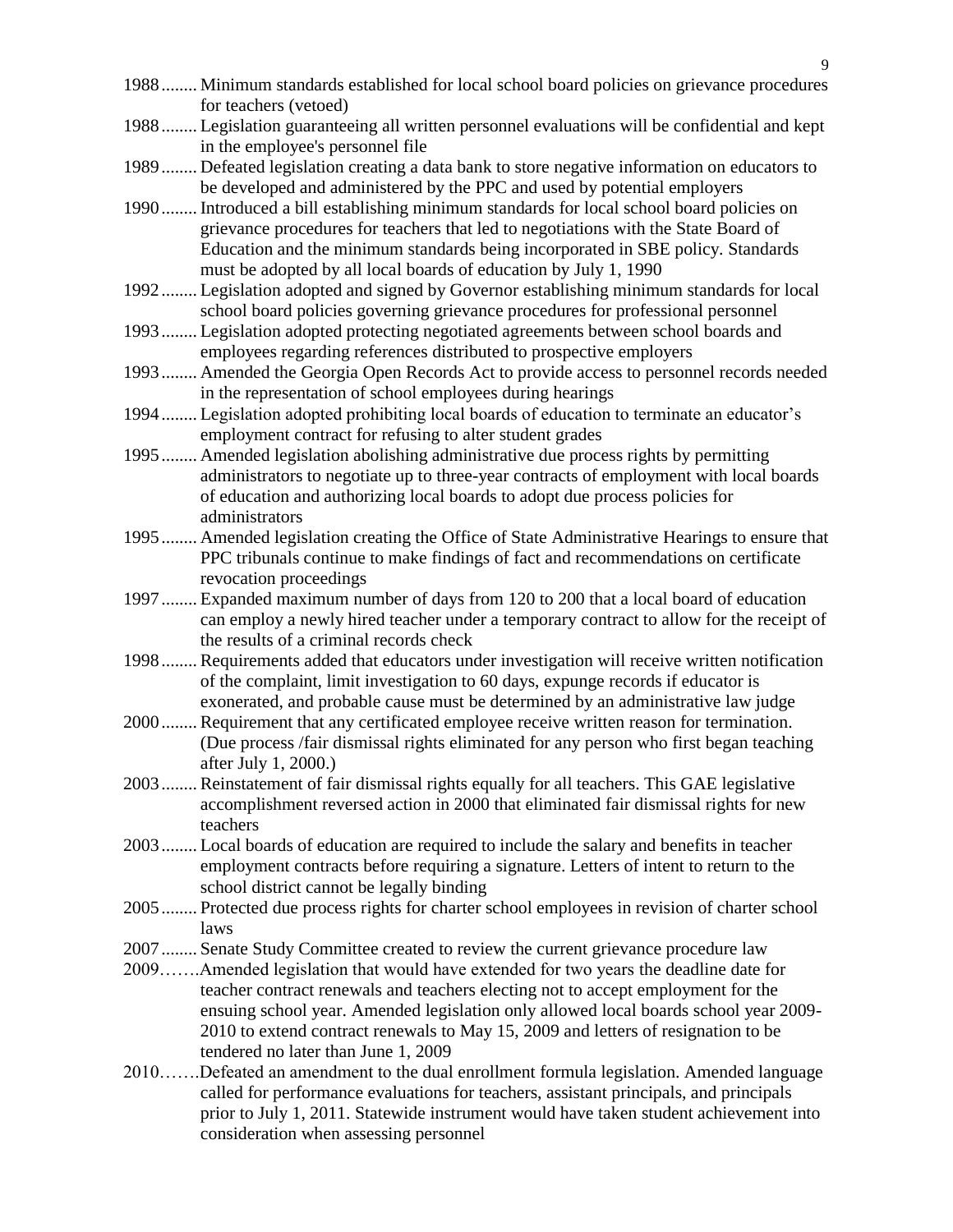2012…….Local school board's RIF policies mandated to use job performance as the primary factor in determining a reduction in force and student performance "may" be one such performance measure. Local boards prohibited from using length of service as the primary measure to identify employees for RIF. Legislation also created a Professional Learning Rules Task Force for the purposes of reviewing professional learning and making suggestions to improve professional learning

### **EDUCATION SUPPORT PROFESSIONALS (ESP)**

*(see also* **Retirement** *&* **Health Insurance** *sections)*

- <span id="page-9-0"></span>1989........ Legislation introduced and studied during the interim mandating written contracts and job descriptions for educational support personnel
- 1990........ Created Senate study committee to conduct hearings on the employment status and needs of educational support personnel. (Study committee was not appointed by lieutenant governor, so it did not function)
- 1991........ Senate Education Committee agreed to conduct hearings on the employment status and needs of educational support personnel prior to '92 session (sub-committee met once and made no recommendations)
- 1991........ Legislation adopted which provides for increases in the state base salary of school bus drivers (not funded in FY '92 Budget)
- 1992........ Legislation mandating that ESP's children be allowed to attend the school where the parent works
- 1992........ Created Senate study committee to conduct hearings on the employment status and needs of educational support personnel
- 1993........ Legislation authorizing retired ESP to participate in state health insurance program by paying employee's share of premium on a quarterly basis to State Merit Personnel Board. (Currently only those school employees whose monthly retirement benefit is great enough to allow these costs to be deducted by PSERS or TRS may participate)
- 1994........ 4% salary increase for school lunchroom workers and bus drivers
- 1995........ 5% salary increase for school lunchroom workers and bus drivers
- 1995........ Increased food service managers' supplement from \$350 to \$400
- 1996........ 4% salary increase for school lunchroom workers and bus drivers
- 1997........ 4% salary increase for school lunchroom workers and bus drivers
- 1997........ Educational support personnel in all school safety legislation originally introduced to protect teachers
- 1998........ 4% salary increase for school lunchroom workers and bus drivers
- 1999........ 3% salary increase for school lunchroom workers and bus drivers
- 2000........ 3% salary increase for school lunchroom workers and bus drivers
- 2000........ Legislation providing bonuses to paraprofessionals in "A" and "B" rated schools
- 2000........ HOPE Scholarship extended to teacher assistants (most paraprofessional positions were eliminated in HB 1187)
- 2001........ 3.5% salary increase for school lunchroom workers and bus drivers
- 2001........ Protection of personal information (social security numbers, home addresses, and telephone numbers, etc.) for all public school employees
- 2002........ Legislation to require codes of conduct on school buses, including prohibition of cell phone & pager use; students and parents must sign that they received the bus code of conduct and grants discipline authority to all school employees to deal with student misbehavior
- 2002........ Legislation to protect all school employees and students from verbal or physical assault, including the consequences for such actions
- 2004........ 2% salary increase for school lunchroom workers and bus drivers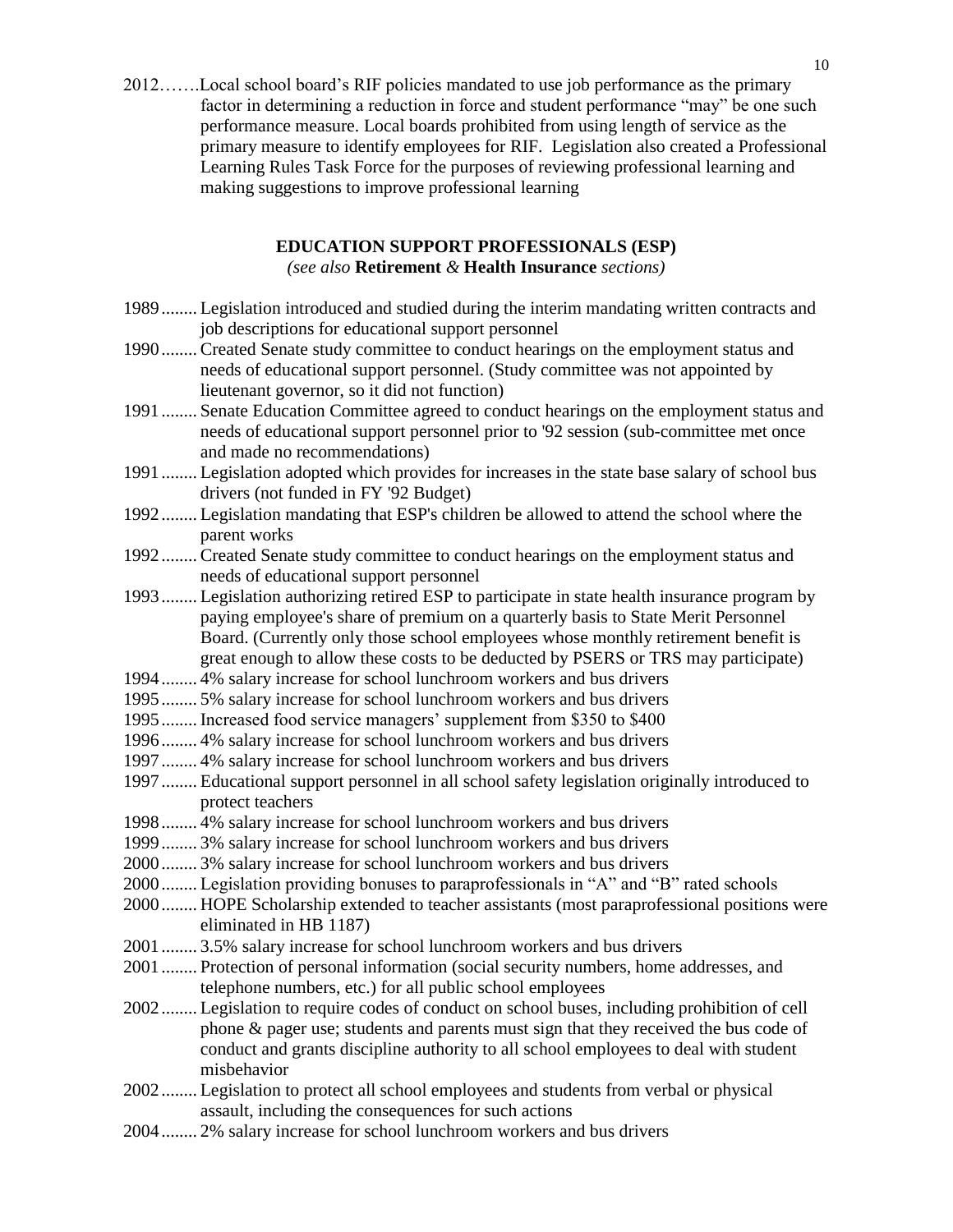- 2004........ School safety/discipline laws expanded to cover bus drivers and bus stops
- 2005........ 2% salary increase for school lunchroom workers and bus drivers effective July 1
- 2006........ 4% salary increase for school lunchroom workers and bus drivers effective July 1
- 2007........ 3% salary increase for state paid paraprofessionals, bus drivers, and cafeteria workers
- 2008........ 2.5% salary increase for state paid paraprofessionals, bus drivers, and cafeteria workers effective July 1, 2008
- 2008........ 3<sup>rd</sup> week in October declared "School Bus Safety Week."
- 2008........ 3<sup>rd</sup> Monday in October declared "Bus Driver Appreciation"
- 2016…….\$2.5 million provided for a 3% salary increase for school bus drivers, lunch room workers, and school nurses effective July 1, 2016
- 2016……Local boards of education that employ sworn police officers certified by the Georgia Peace Officer Standards and Training Council may allow these officers to retain their weapon and badge upon leaving such employment as a result of a disability arising in the line of duty
- 2016……Legislation allowing school bus drivers to only use their cell phones while the bus is in motion if it is being used in a similar manner as a two-way radio to allow live communications between the driver and school or public safety official
- <span id="page-10-0"></span>2017……2% salary increase for school nurses, bus drivers, and nutrition personnel

#### **EMPLOYEE RIGHTS & BENEFITS**

- 2005........ Granted tax deduction to teachers for personal cost of certain school supplies, equipment, & materials for classroom use (retroactive to 2004)
- 2005........ Defeated anti-public employee legislation that would have required stringent record keeping and limited the ability of public employees to participate in the political process
- 2005........ Expansion of "Whistleblower protection" for state employees, but GAE proposal to include educators excluded
- 2005........ Professional liability insurance provided free to all certificated personnel in local school systems and to student teachers (Widely viewed as administration's effort to diminish value of employee organizations' liability insurance coverage, and thereby to discourage membership in same. Not a real benefit, as it duplicates coverage already provided free by most school systems)
- 2005........ Amended bill intended to target and weaken education organizations' member recruitment of college education majors, so that it applied evenly to *all* degree programs in university system
- 2006........ Teacher "Purchase Card" provided free to all classroom teachers, allowing \$100 purchase of classroom supplies during tax-free holiday (\$10 million cost)
- 2007........ Whistleblower protection law expanded to include public education employees from retaliation when they report waste, fraud, or abuse in public schools
- 2007........ "Grade Integrity Act" prohibits a teacher being forced, required, or coerced into changing a student's grade. If an administrator or superintendent changes a student's grade, his/her name must be noted in the student's record. The teacher shall also not be required to grant a grade other than what the student earned
- 2007........ Teacher "Purchase or Gift Cards" in the amount of \$100 were provided to all full-time classroom teachers and one per school media center
- 2008........ Teacher Protection Act established requiring students who accuse educators of misconduct to provide a statement in support of their claims
- 2008........ Professional liability insurance reduced by \$600,000 (passed in 2005 widely viewed as an attempt by Governor's office to diminish value of employee organizations' liability insurance coverage thereby discouraging membership in these organizations.)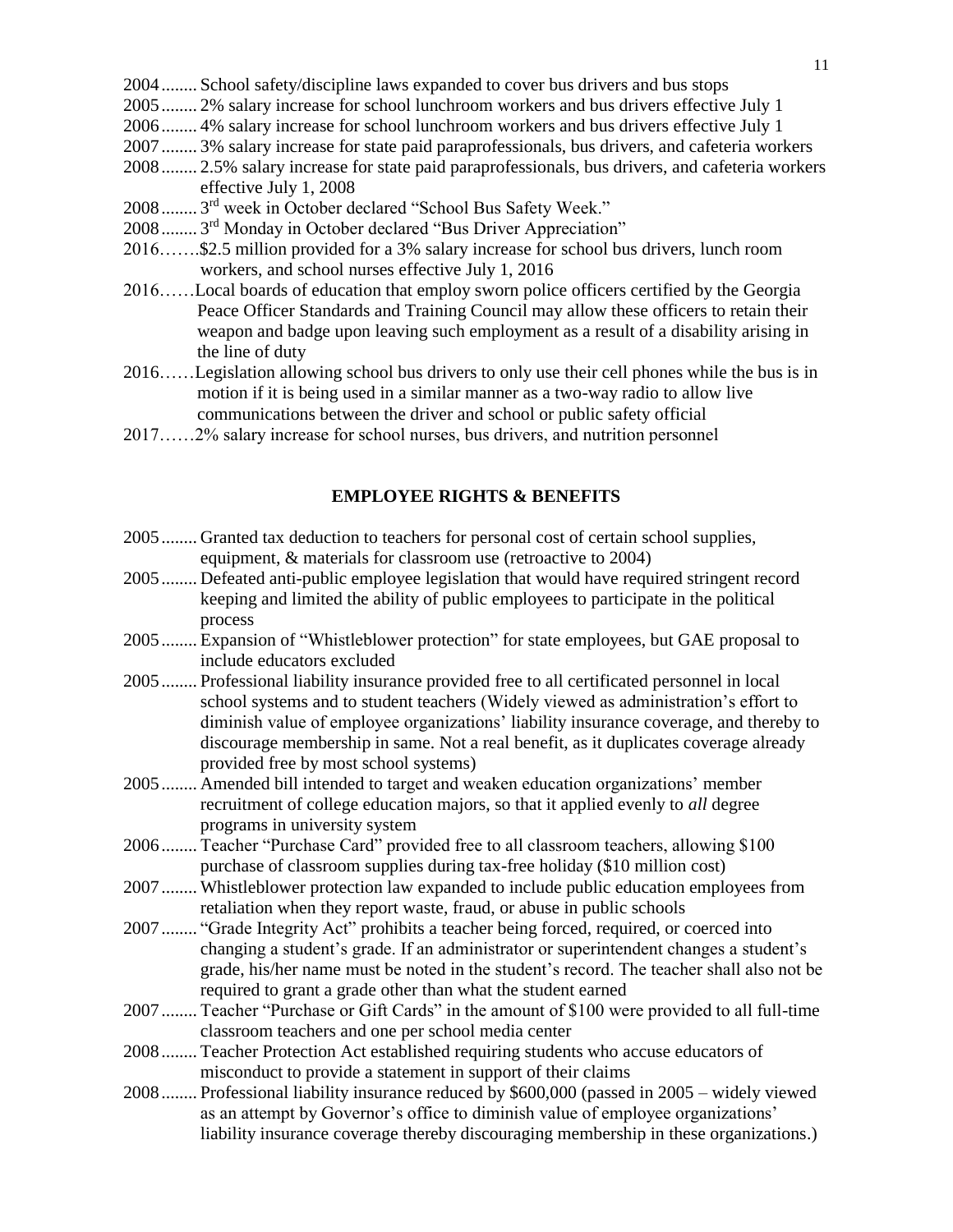- 2008........ Teacher "Purchase Card" provided free to all classroom teachers and one per media center allowing \$100 purchase of classroom supplies—could also be used in conjunction with tax-free holiday
- 2010…….School employees email addresses added as an exemption to requirement for disclosure of public records. Also information relating to tests administered by the PSC was exempted from disclosure
- 2011…….Defeated legislation impacting membership in labor organizations
- 2012…….Defeated legislation that would have made it more difficult for organizations such as GAE to collect membership dues via payroll deduction. It would have required GAE to annually sign up every member rather than allowing memberships to roll over each year via payroll deduction. Additionally the bill would have impacted First Amendment rights of citizens to peacefully protest in many settings
- 2012……."Teacher Bill of Rights" if a teacher is dismissed due to economic circumstances, a note must be placed in that teacher's file stating that he/she was not terminated due to performance. Also added …"In the event that a local school system furloughs teachers and other school personnel during any school year, such furlough day shall be on a Monday or Friday or in conjunction with a holiday, unless the local board of education provides otherwise…."
- 2013…….Protected payroll deduction rights for payment of membership dues for organizations like GAE, firefighters and police officers
- 2013…….Defeated legislation barring public employees, and specifically targeting educators, from using all forms of public facilities (computers, fax, email, phones, etc.) to take a position promoting or opposing any legislation from the General Assembly or Governor
- <span id="page-11-0"></span>2015……..Eight hours of paid leave provided for full-time state employees, not including teachers, to promote education. Time may not be spent in political activity

#### **PROFESSIONAL PRACTICES COMMISSION (PPC)**

- 1973........ Initial funding \$50,000
- 1974-97... Continued funding of PPC
- 1997........ Legislation authorizing reappointment of PPC member to additional three-year term on hearing panel
- <span id="page-11-1"></span>1998........ Combined Professional Practices Commission with the Professional Standards Commission to streamline services and decrease costs

#### **PROFESSIONAL STANDARDS COMMISSION (PSC)**

- 1976........ Legislation establishing PSC, which should increase teacher participation in establishing standards for the teaching profession
- 1979........ Legislation continuing PSC until 1982
- 1976-97... Continued funding of PSC
- 1982........ Legislation continuing PSC
- 1991........ Created new PSC in charge of teacher certification and composed of a majority of classroom teachers
- 1998........ Combined services of the Professional Practices Commission with the PSC
- 2001........ Protection of personal information for all public school employees
- 2002........ Legislation providing educators an opportunity for a hearing if the PSC denies, suspends, or revokes a teaching certificate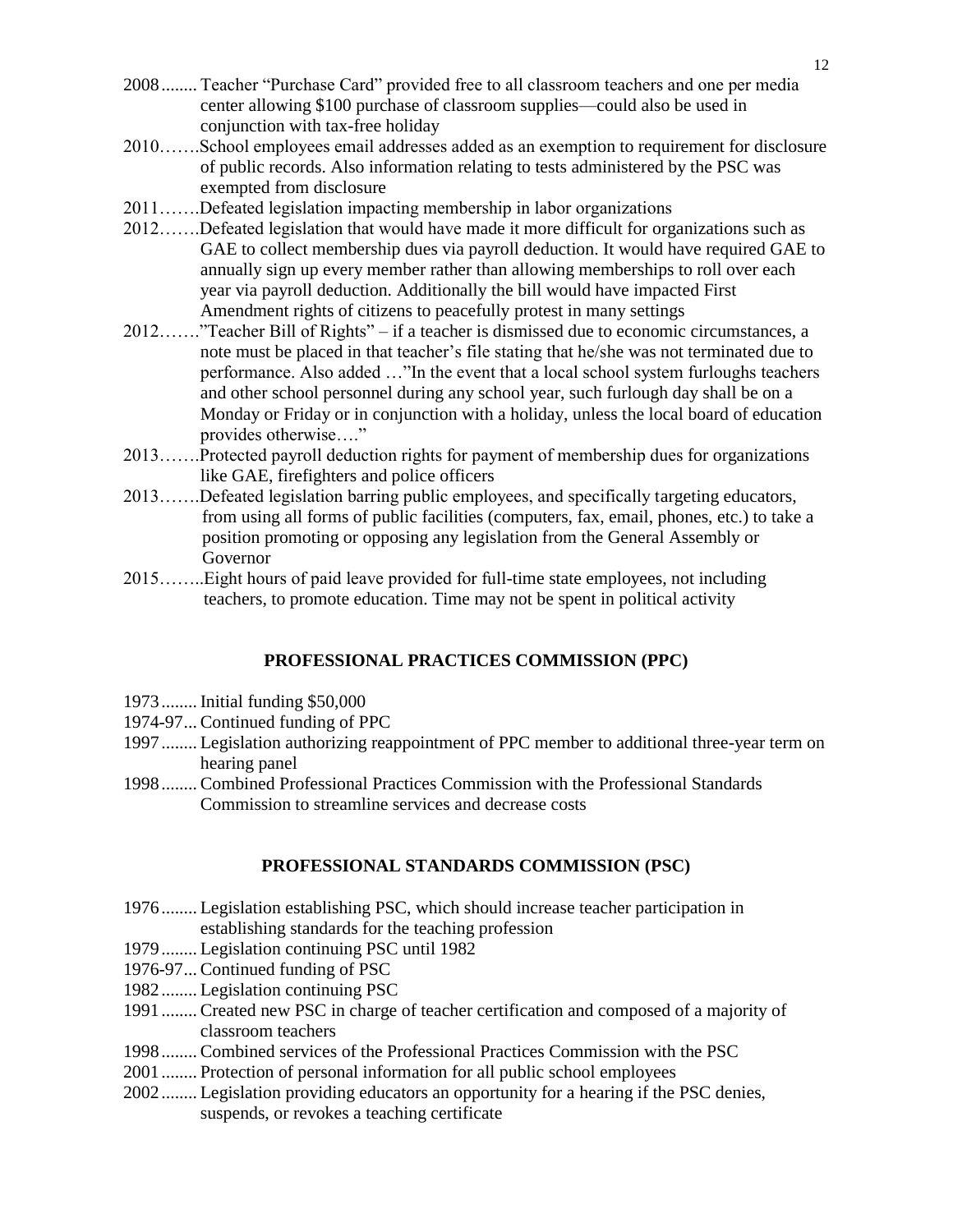- 2002........ Notification of PSC action and findings of investigative officers must be sent to educators and their attorneys; also, an educator cannot be under investigation without notification from the PSC
- 2002........ Minor misdemeanors no longer a part of the complaint process for reviewing an educator's certification. Allegations against an educator must be based on a felony, crime of moral turpitude, or violation of the professional code of ethics for educators. PSC must decide action within 60 days of receipt of the findings of the investigation
- 2008........ PSC provided the ability to expedite investigations against certified educators accused of unethical conduct
- 2009…….Current holders of education leadership degrees and those who earn the degree prior to July 1, 2010 shall continue to be placed on the salary schedule based on the leadership degree, regardless if they are or are not working in a leadership position. On or after July 1, 2010, those earning the degree will only be placed on the salary schedule at education leadership step if they are actually employed in a leadership position as defined by the State Board of Education
- 2010…….Amended education leadership law stating that an educator must have begun the program by April 1, 2009 and completed Master by 2012; 6-year degree by 2013; and doctorate by 2014 in order to be paid on a leadership degree on the salary schedule but not yet working in a leadership position
- 2010…….Adopted legislation allowing the PSC to accept additional methods of payment for recertification including cashier's check, money order, credit card, debit card, or other approve method
- 2011…….PSC authorizing agent to adopt rules and regulations relative to criminal background checks—no longer the State Board of Education
- 2011…….PSC required to revise certification renewal rules based on impact of professional learning on educator's performance and student learning effective July, 2015
- 2011…….PSC and DOE authorized to develop an online course on educator ethics with emphasis on best practices for administering state-mandated assessments
- 2011…….PSC allowed to expunge certain records
- 2011…….PSC commended for its support of the rule change on certification upgrades for advanced degrees coming from providers that meet established quality standards and for degrees that are in a field for which the PSC offers a certificate

#### **LEAVE BENEFITS FOR PERSONNEL**

- <span id="page-12-0"></span>1970........ Three days personal and/or professional leave provided
- 1977........ Clarification of personal leave law personal leave cannot be denied for failure to give reason(s)
- 1977........ Legislation allowing jury duty without loss of pay
- 2006........ Sick leave bank provisions provided locally must allow participating employee to donate up to ten sick leave days to spouse employed in same system
- 2015……..Eight hours of paid leave provided for full-time state employees, not including teachers, to promote education. Time may not be spent in political activity

#### **CERTIFICATION**

- <span id="page-12-1"></span>1980........ Introduced constitutional amendment that requires State Board of Education to reimburse tuition for required courses
- 1986........ Reimbursement of TCT registration fee (once)
- 1987........ Legislative study committee created to examine the teacher certification process and the frequency and variety of standardized tests given to students and teachers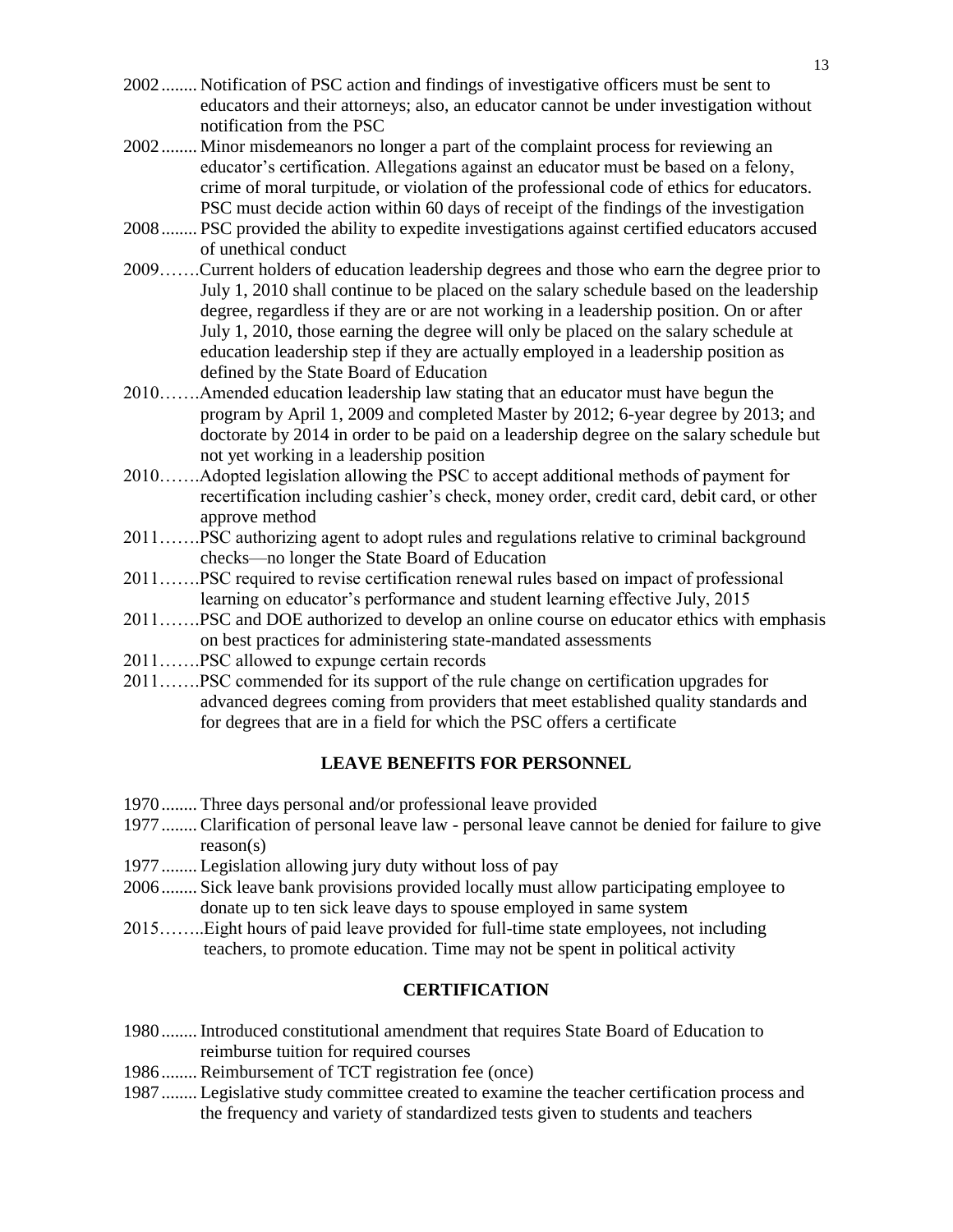- 1988........ Exempted teachers employed in Georgia schools or students graduating from Georgia teacher training programs from payment of newly created certification fees
- 1989........ Legislation exempting certain educators from requirement to pass the Teacher Performance Assessment Instrument (TPAI)
- 1990........ Legislation abolishing the TPAI and extending exemptions secured in 1988 to additional educators
- 1990........ Funding to increase stipends paid to supervisors of student teachers from \$125 to \$250
- 1990........ Created Senate Teacher Certification Study Committee to investigate certification conditions and problems
- 1990........ Created Senate Study Committee on Minority Educators to investigate the declining number of minority students in teacher training programs
- 1991........ Removed teacher certification from the domain of the State Department of Education and created a teacher certification board (Georgia Professional Standards Commission (PSC)
- 1992........ Original T-5 or higher-level certificate granted based on highest degree held; degree need not be in "education"
- 1992........ Made "special education" course prerequisite for certification less strict
- 1996........ Special 5% salary increase and payment of fees (\$2,000) for teachers earning National Board for Professional Teaching Standards (NBPTS) certification
- 1996........ Resolution honoring the four GAE members who were Georgia's first and only teachers to be certified by the National Board for Professional Teaching Standards
- 1997........ Removed the legal requirement that candidates must have three years of practical teaching experience to qualify for the office of State School Superintendent; retained Constitutional requirements: U.S. citizen for 10 years; legal resident of Georgia for four years; 25 years old, four-year degree from accredited college or university; and no conviction for any crime of moral turpitude
- 2000........ 10% salary increase applied to the state salary schedule for teachers earning National Board certification
- 2000........ Teachers earning National Board certification are re-certified in Georgia for the life of the NBPTS certificate
- 2000........ Technology skills competency requirement added for re-certification
- 2000........ Criminal background check required for re-certification
- 2000........ Requirement that teachers receive a satisfactory evaluation in order to be re-certified
- 2000........ School administrators required to work as a classroom teacher for at least five days annually in order to be recertified
- 2002........ Funding correction for the salary increase for NBPTS-certified teachers: 10% supplement must be adjusted annually as salary increases, not frozen at initial level
- 2002........ 10% supplement funded when National Board Certificate is earned, ending the oneyear delay
- 2003........ Professional Standards Commission (PSC) permitted to adopt a policy granting certification reciprocity to teachers from other states. The policy may recognize the successful passage of a teacher certification test administered in another state
- 2004........ Online courses approved for in-service and certificate renewal
- 2005........ Master Teacher and Academic Coach programs created
	- Master Teacher certificate to be created, but for recognition of excellence only (unfunded), certificate required to become an Academic Coach
	- Academic Coach program to provide some teachers an avenue for higher pay while remaining in teacher position (funding to be approved)
	- Academic Coach will mentor teachers in low-performing schools
- 2005........ Newly-certified NBPTS-certified teachers must teach in a "high-needs school" to receive 10%increase, but maintained NBPTS bonus for teachers in "high-needs schools" after designation is lifted due to improvement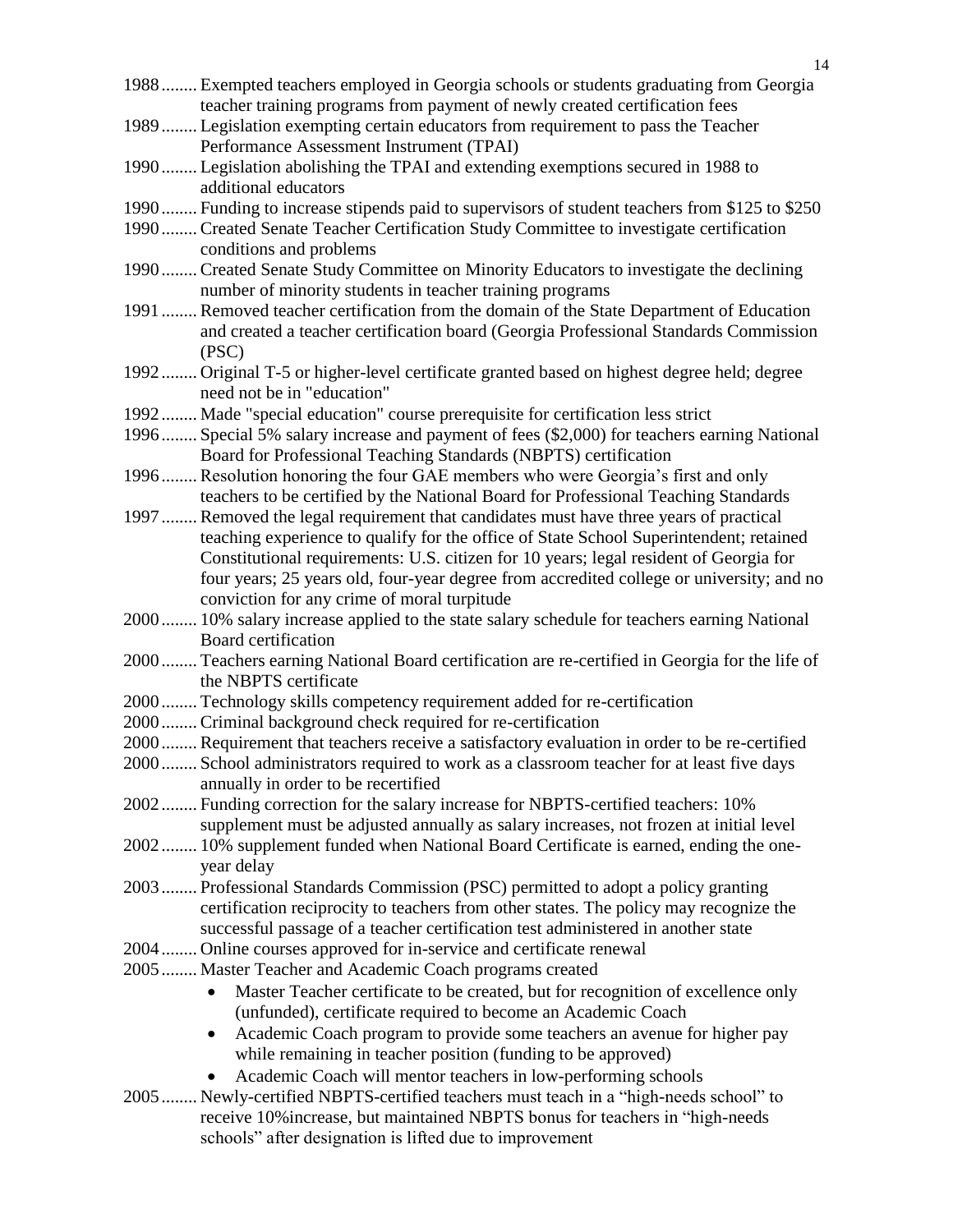- 2006........ Basic computer skills competency test (for recertification) must be made available at assigned school by school system
- 2007........ Graduation Coach Program expanded to middle schools. School systems will earn one coach per middle and high schools except for high schools with a graduation rate of 95% or higher. Local systems will allocate between middle and high schools depending on highest risk of dropout
- 2007........ 10% salary increase provided for teachers earning National Board Certification who teach in "high-needs schools"
- 2007........ Local school systems allowed to create alternative certification programs for persons with a master's, doctorate, or Juris Doctor degree to begin teaching and participating in a certification process. Applicant is not granted a clear renewable certificate until he/she has completed the program created by the local and approved by the Professional Standards Commission
- 2008........ 10% salary increase for National Board Certified teachers to local systems (jointly administered between the Department of Education and the Professional Standards Commission)
- 2009…….Original language in HB 243 repealed the law granting a 10% stipend for National Board Certified Teachers. Bill amended restoring the 10% stipend for teachers who have earned NBC and also included those enrolled in the program on/or before March 1, 2009, however the stipend is subject to General Assembly appropriations. The 10% will be based on the teacher's current salary
- 2009…….Removed sunset provision for the Master Teacher Program
- 2010…….Requirement for professional learning units (PLUs) for certification renewal for clear renewable certification are waived from July 1, 2010 through July 1, 2015 including certificate renewals for paraprofessionals. Additionally the computer skill competency course was eliminated
- 2011…….Resolution adopted expressing House of Representatives intent to restore funding for National Board Certified teachers at the earliest possible date, as funding permits
- 2011…….Resolution adopted directing the State Board of Education to revise its professional learning rules, to establish a Professional Learning Rules Task Force and directing the PSC to establish certification renewal rules that require the impact of professional learning on educator performance and student learning
- 2013…….Revises the evaluation instrument for teachers, assistant principals, and principals. All teachers of record, assistant principals, and principals shall have a pre-evaluation conference, midyear evaluation conference, and a summative evaluation conference.
- <span id="page-14-0"></span>2015…….Certification renewal professional learning waiver extended to June 30, 2017.
- 2016…….Significant revisions to TKES and LKES (teachers and administrators evaluation instruments). Legislation addressed some of the major concerns of educators: percentage of student growth included in evaluation; professional growth, school climate, achievement gap closure, Beat the Odds, and CCRPI
- 2016…….The "Student Protection Act was vetoed. It addressed the right of parents to refuse to allow their children to take standardize tests and provisions made for those students not taking the tests
- 2017…….Process established by the Professional Standards Commission by which military spouses may qualify for temporary certificates, certificate by endorsement, or expedited certificate upon moving to Georgia with their service member or transitionary service member spouse. Process must be in place by July 1, 2018 [In 2018, legislature cited the code as "Tracy Rainey Act."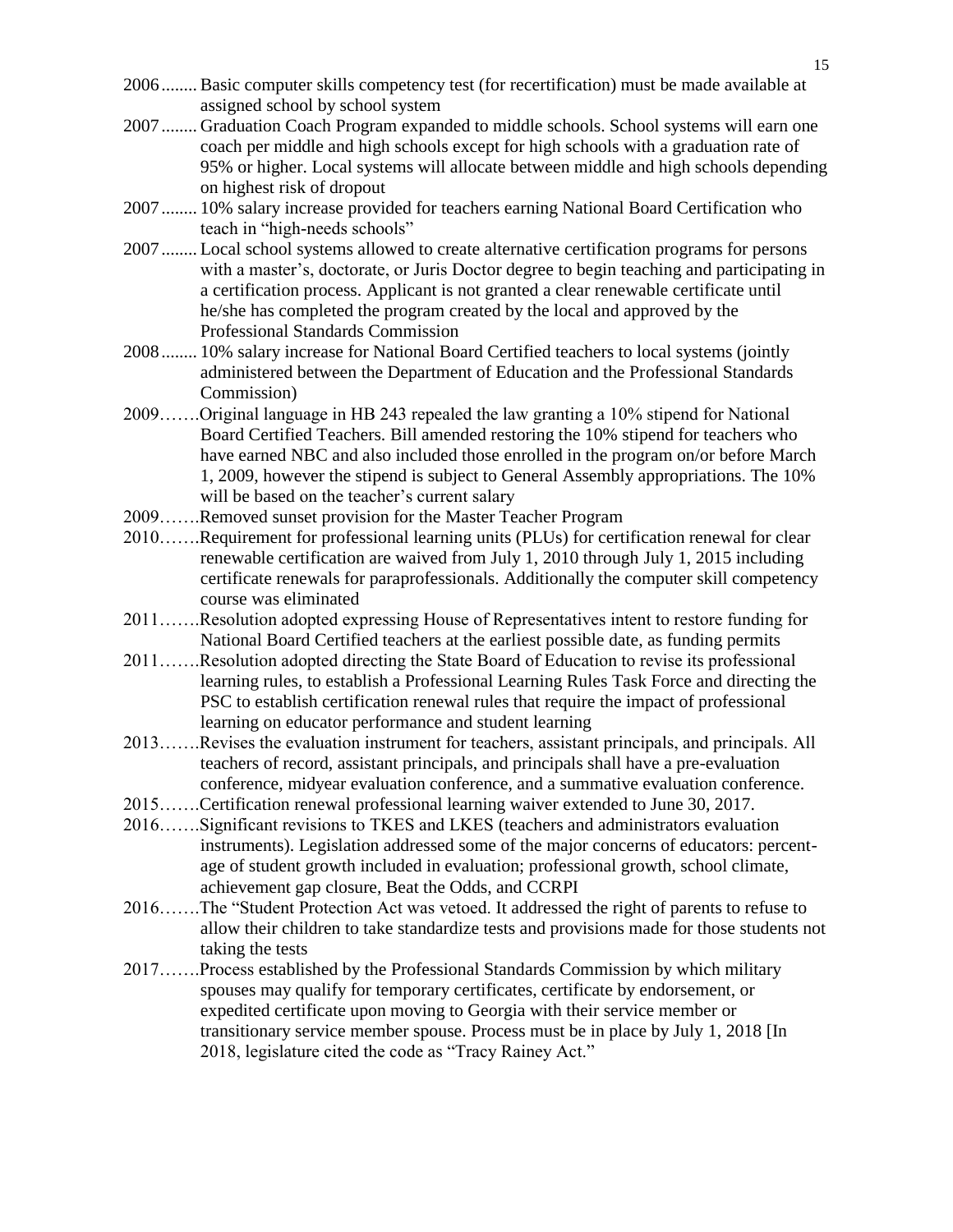#### **STUDENT ACHIEVEMENT – SCHOOL IMPROVEMENT**

2006.........."High Performance Principals" grant program provides salary supplement for qualified principals selected to serve in "Needs-Improvement" schools. (Maximum 3-year supplement of up to \$15,000 per year). Future of grant dependent on continued funding 2006........ "Graduation Specialist" position funded for every high school to improve graduation rate 2006........ Dropout Prevention measures require parent conference and permission before student between 16 and 18 years old is allowed to dropout 2007........ Students who serve as pages at the General Assembly shall be counted present at school the same as if they were on a school field trip 2007........ Deaf Child's Bill of Rights established and requires that all methods of assistance, including enrollment in the Georgia School for the Deaf, be considered in the creation of a hearing impaired student's IEP 2007........ American Sign Language to be counted as a foreign language credit 2008........ Board of Regents urged to include more instruction in classroom management in the required curriculum for teacher education 2008........ Students attending schools within a system that has lost accreditation remain eligible to receive the HOPE Scholarship as long as the school system was accredited by SACS within the previous seven years 2008........ Defeated the BRIDGE Bill which would have established a curriculum and a checks and balance system for students who may not have been on a college preparatory track. This legislation encouraged the notion that some children learn differently from others and that all students do not desire to become physicians or attorneys 2009……."Move on When Ready Act" - public school students, in grades 11 and 12, given the option to attend a community college or technical school while working to complete their high school diploma. Student allowed to attend any accredited public or private college that accepts him/her and agrees to the state funding as full payment 2009…….Legislation adopted basing school calendar on a 180-day school year or the equivalent of such. Revised provision for full-day kindergarten program. Also beginning with school year 2010-2011, all public elementary and secondary schools may be closed for instruction on November 11 each year to enable students, teachers, and administrators to participate in Veterans Day programs 2009…….School systems allowed to conduct an annual fitness assessment program one time each school year for students in grades 4-12 2009…….Public school student allowed to attend another school within the district provided permanent classroom space available and parents assume responsibility and cost for transportation. Charter schools and newly opened schools with available classroom space for a period of four years after school opens are exempt from this law 2010…….Adopted BRIDGE (Building Resourceful Individuals to Develop Georgia's Economy Act) Bill. Individual graduation plans developed detailing the courses necessary for a high school student to graduate and successfully transition to postsecondary education and the workforce 2010…….Expanded the definition of "textbook" to include digital materials, which include any computer hardware, software, and technical equipment necessary to support said material 2010…….Georgia Student Finance Commission is required, beginning school year 2010-2011, to provide students in grades 6 through 12 with web based counseling advisement, career awareness and information to assist them in evaluating their academic skills and career interests and students in grades 8 through 12 will be provided a web based resource to develop a graduation plan detailing necessary course work for graduation and

transitioning to postsecondary education and the workforce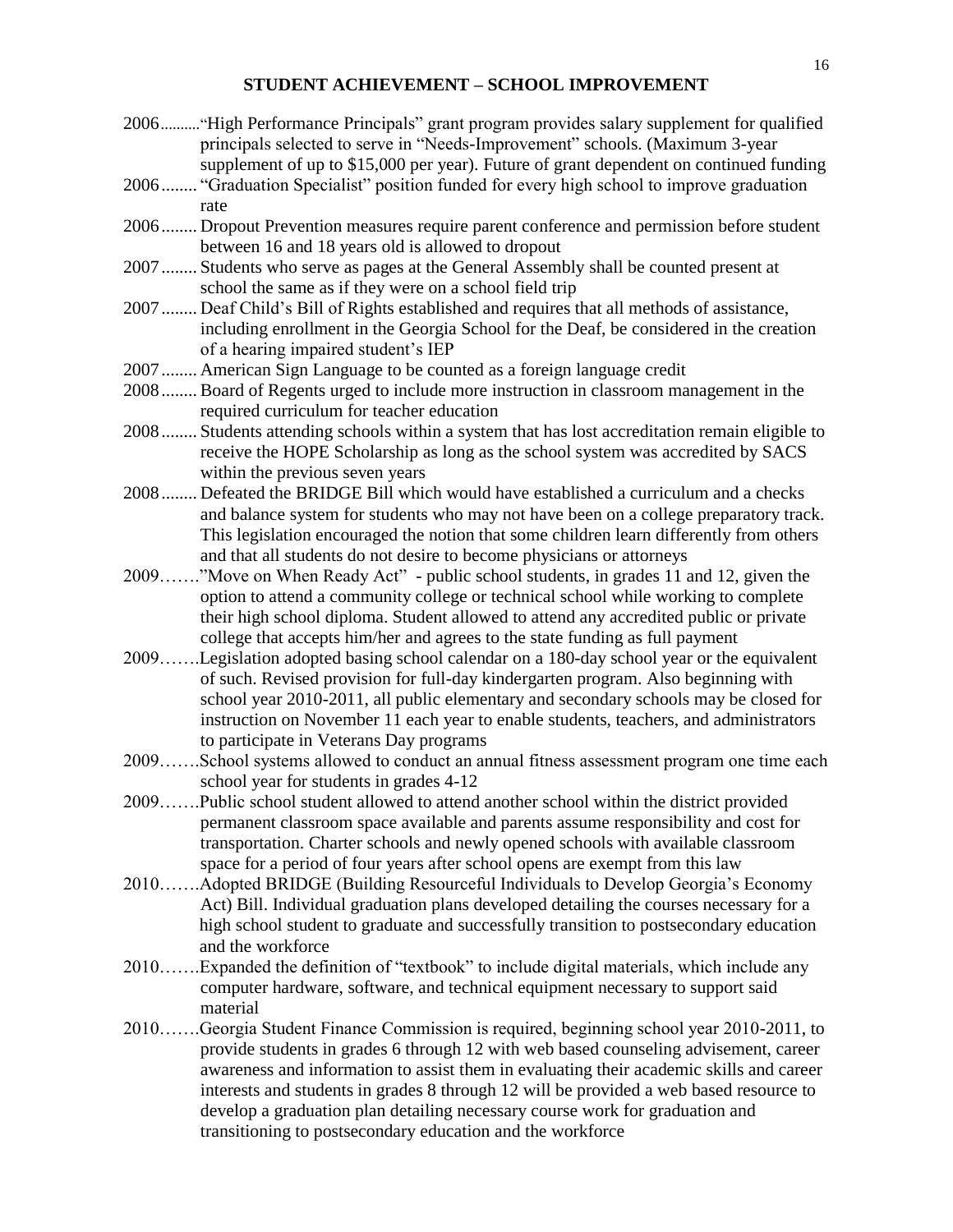- 2011…….Provides for and expands career pathway options for high school students ensuring career and college readiness; minimizes the need for college remedial course work, core academic standards required to be embedded in career, technical, and agricultural education courses, and enables high school students to attain soft skills certification
- 2012…….Implementation of the career pathways program rolled back a year
- 2012…….State Board of Education directed to maximize the number of students, beginning with students entering ninth grade in the 2014-2015 school year, to take online courses and by the 2015-2016 school year, the State Board of Education make all end-of-course assessments available online and maximize the number of students and school systems utilizing such online assessments
- 2013…….Performance data of students in certain placements (i.e., Department of Juvenile Justice or the Department of Human Services, or Department of Behavioral Health and Developmental Disabilities) to be included in resident school system data and are eligible for enrollment in educational programs of that local school system
- 2013…….Legislation defeated that would have mandated teaching to the U.S. Constitution, the Declaration of Independence and many other U.S. historical documents the week of September 17 each year
- 2013…….Legislation defeated allowing Georgia's participation in Common Core Standards Curriculum and Race To The Top
- 2014…….Defeated legislation that would have disannulled the state's participation/partnership in the Race To The Top federal program and Common Core Standards
- 2014…….Defeated legislation that would have opened the door for businesses and municipalities to create their own charter schools with employees of the businesses and residents of the municipalities having priority attendance to those schools
- 2014…….Governing board of nonprofit organizations which are charter school petitioners and charter schools required to participate in governance training to be provided by the State Charter Commission and State Board of Education. Law will apply to both state and local charter schools
- 2015…….Allows students that did not pass some element of the High School Graduation Test (or even Basic Skills Test) to now be granted a diploma by their school system
- 2015…….Allows students to be dually enrolled in secondary and postsecondary schools. Students may leave high school after the  $10<sup>th</sup>$  grade (after receiving two units each of science, math, social studies, and language arts) and enroll in any postsecondary institution in the Technical College System of Georgia (TCSG) or the University System of Georgia (USG) for which they can gain admission. If the student completes an associate degree or two certificate programs carrying industry certification, the student will be awarded a diploma by his/her home high school with no further coursework or testing
- 2015…….Once the State Department of Education has granted an occupancy certificate to a school or school system, locals agencies may not prevent building from being occupied or impose fees
- 2015…….Senate Study Committee created to study the costs and process of school construction
- 2016…….State approval of school instructional material and content made optional
- 2016…….Any school employer or agent of a public or private school who has completed training in recognizing the symptoms of respiratory distress and the correct method of administering the levalbuterol sulfate may: provide levalbuterol sulfate to any student such employee or agent believes in good faith is experiencing a perceived respiratory distress for immediate self-administration; and administer leval sulfate to any student who employee believes in good faith is experiencing a perceived respiratory distress, regardless of whether the student has a prescription for levalbuterol sulfate.
- 2016…….Resolution encouraging local boards of education to build more recess time in daily school schedule
- 2016…….Allows for a seal of bi-literacy on high school diplomas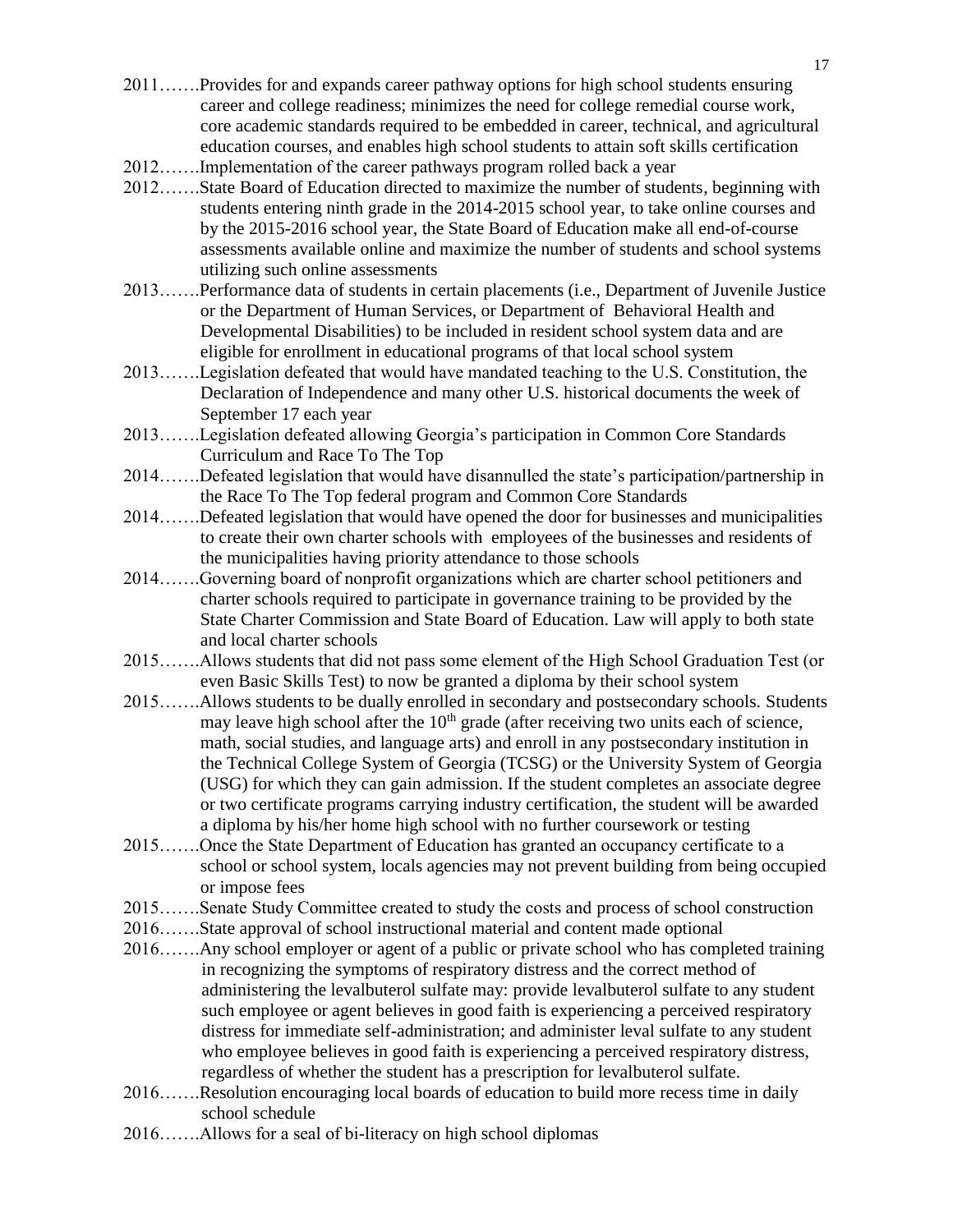- 2016……. High schools receiving state monies cannot participate in athletic associations which prohibit religious expression on the clothing of student athletes other than to protect the safety of the participants. High schools are also prohibited from participating in athletic associations that do not allow member schools to organize and play scrimmage matches, games or other athletic competitions with nonmember schools
- 2016…….Title 20 Cleanup Bill vetoed. Legislation to clarify conflicts of interest of local boards of education such as making an inquiry for information on behalf of a constituent, discussing any non-confidential matter with a constituent, town hall, or talking with the media. HB 959 also states that students enrolled in a dual credit course program (postsecondary) earning a grade of A, B, or C in a core subject shall be exempt from taking the end-of-course assessment for such core subject courses.
- 2016…….Permits the Department of Education to establish a pilot program for video cameras in special education classrooms
- 2016…….Vetoed expanded provisions of receiving a high school diploma based on certain dual credit coursework
- 2016…….Provides virtual instruction for students enrolled in a local school system who resides in another school system. This does not include virtual instruction received through the Georgia Virtual School Program or the clearing-house, or through a state charter school which provides virtual instruction. Also this provision is not subject to waiver for strategic waivers school systems, nor charter systems or charter schools
- 2016…….Provides that work based learning students are covered under workers' compensation insurance whether in a paid or unpaid position
- 2017…….A grant provided to low performing schools, "Public Education Innovation Fund Foundation."This tax credit program has a \$5 million cap, sunsets in three years and overseen by the Governor's Office of Student Achievement (GOSA)
- 2017…….Comparability study to check national assessments (like SAT and ACT) against Georgia standards in order to determine if those national tests can be used instead of state tests. Local school districts are also mandated to consider dual enrolled students for valedictorian and salutatorian unless they transferred after their sophomore year and have taken no courses on campus
- 2017…….Jointly established code of principles and standards by State Board of Education and State Charter Schools Commission for local charter schools. Department of Education to provide a funding mechanism by which local charter schools receive from their local school systems a proportionate amount of federal funds under each federal program. Annual facilities grants in an amount of \$100,000.00 provided to eligible charter school applicants. Funds contingent upon appropriations by the General Assembly
- 2017…….House Study Committee on civics education created
- 2018…….Creates an innovative student assessment pilot program allowing up to ten local school systems to focus on ongoing formative assessments as opposed to year-end Milestones tests. Program to commence with the 2018-2019 school year
- 2018…….Enacted the "Creating Opportunities Needed Now to Expand Credentialed Training (CONNECT) Act." Career oriented learning for students in grades 6 through 12. Age lowered to 15 for a student to enroll in a work based learning program
- 2018…….Additional transparency and accountability added to the growing dual enrollment program. It also requires career oriented aptitude assessments in school counseling considerations/graduation plans and mandates a survey by the Department of Education on school counselor roles. Students in grades K-9 to receive annual age appropriate sexual abuse and assault awareness and prevention instruction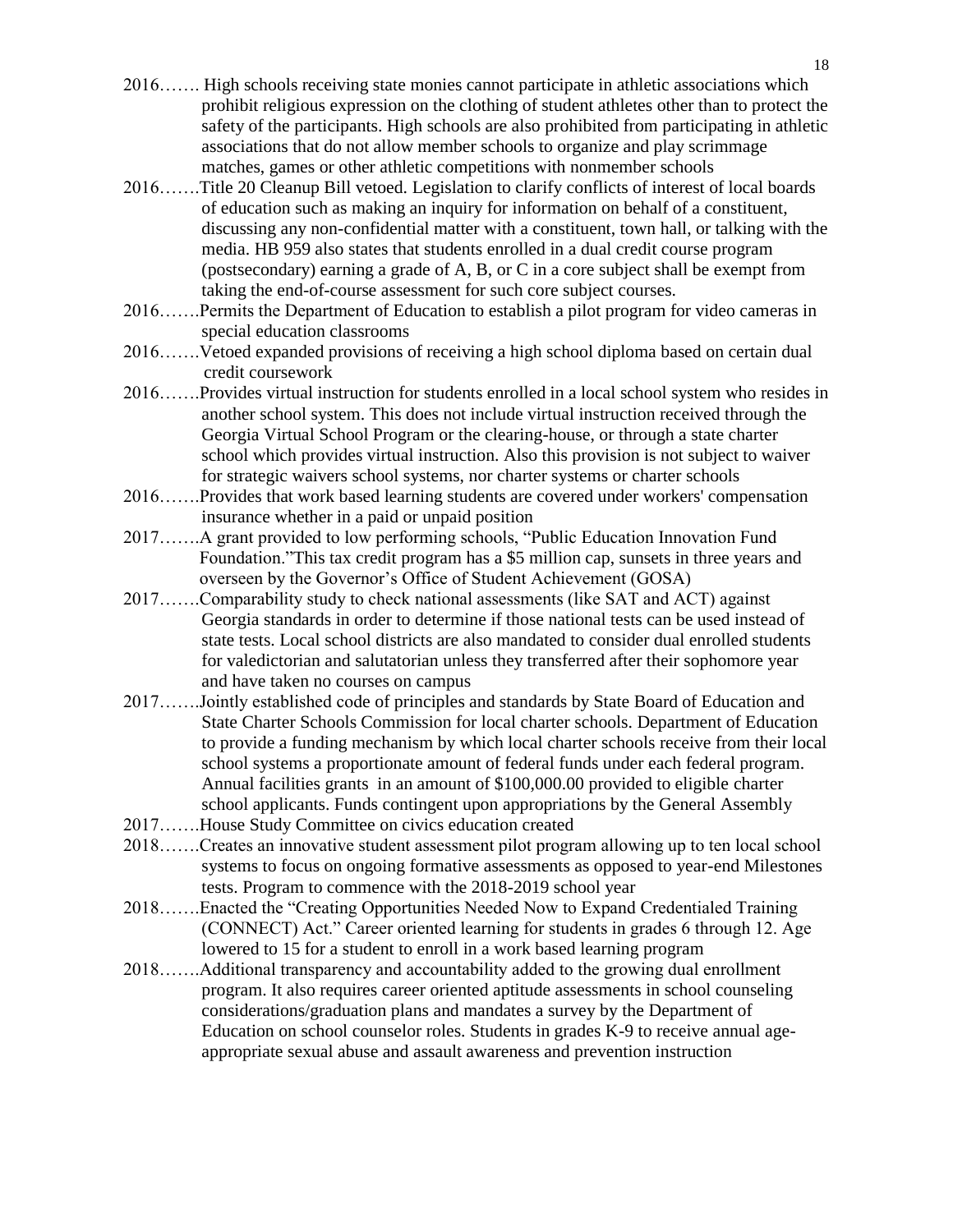#### **KINDERGARTEN & EARLY LEARNING**

- <span id="page-18-0"></span>1970........ No funding
- 1975........ \$8 million for handicapped
- 1977........ 25% funding
- 1978........ 50% funding
- 1979........ 100% funding
- 1986........ Full-day mandatory kindergarten (100% state funding)
- 2001........ Paraprofessionals funded for all kindergarten classes
- 2005........ Created Joint Early Learning Initiative Commission to review & recommend education available to three- and four-year-old at-risk children
- 2007........ Legislation requiring schools, upon parents request, to place twins or other multiples in the same class
- 2015…….All child care facilities required to conduct background checks on all employees
- 2018…….Revises provisions relating to the Georgia Commission on Hearing Impaired and Deaf Persons or Hard of Hearing to create a multi-agency task force for the purpose of improving coordination between state agencies in the provision of services to hearing impaired and deaf children from birth through literacy

#### **CLASS SIZE/PUPIL-TEACHER RATIO**

- <span id="page-18-1"></span>1970........ 25/1 ADA (Average Daily Attendance) in grades 1-3; 28/1 ADA in grades 4-7; 25/1 ADA in grades 8-12
- 1975........ 25/1 ADA in grades 1-12
- 1979........ 20/1 ADA in grades 1-2; option to utilize aides
- 1985........ New formula based on ADM (Average Daily Membership)
- 1996........ Reduced the QBE funding class size in kindergarten from 20 to 15; in grades 1-3 from 23 to 17.125; and in remedial education from 20 to 15 via redirection of funds
- 2000........ Maximum pupil/teacher ratios will be phased in over a four-year period until the following grade class sizes are met:
	- Kindergarten: 18 with no paraprofessional; 20 with a paraprofessional
	- Grades 1-3: 21
	- Grades 4-5: 28 in English, math, science, & social studies
	- Grades 6-8: 28
	- Grades 9-12: 28 in English, math, science, social studies & foreign language
	- Grades 9-12: 35 in all other subject areas
	- Vocational Labs: 24
	- Remedial: 18 with no paraprofessional; 24 with a paraprofessional (Grades 4-5 & 9-12)
- 2001........ Funding changes to phase in class size reduction in academic classes:
	- Grades K-3: 17- cannot use paraprofessionals to reduce class sizes
	- Grades  $4-12:23$
- 2003........ Requirements for local boards of education to continue reducing class sizes in grades K-3. Class size reductions in grades K-12 will be delayed until at least the '04-05 school year. To meet the system-wide average maximum class size, school system may add up to two students in a class only if another class is reduced by two
- 2004........ Class size reductions in K-12 delayed again for another year, but defeated efforts to permanently eliminate last phase of reduction
- 2004........ Defeated efforts to permanently allow system wide class-size averaging
- 2005........ Class-size reduction requirements (from 2000) for grades 4-12 postponed for two years, until 2007-'08 school year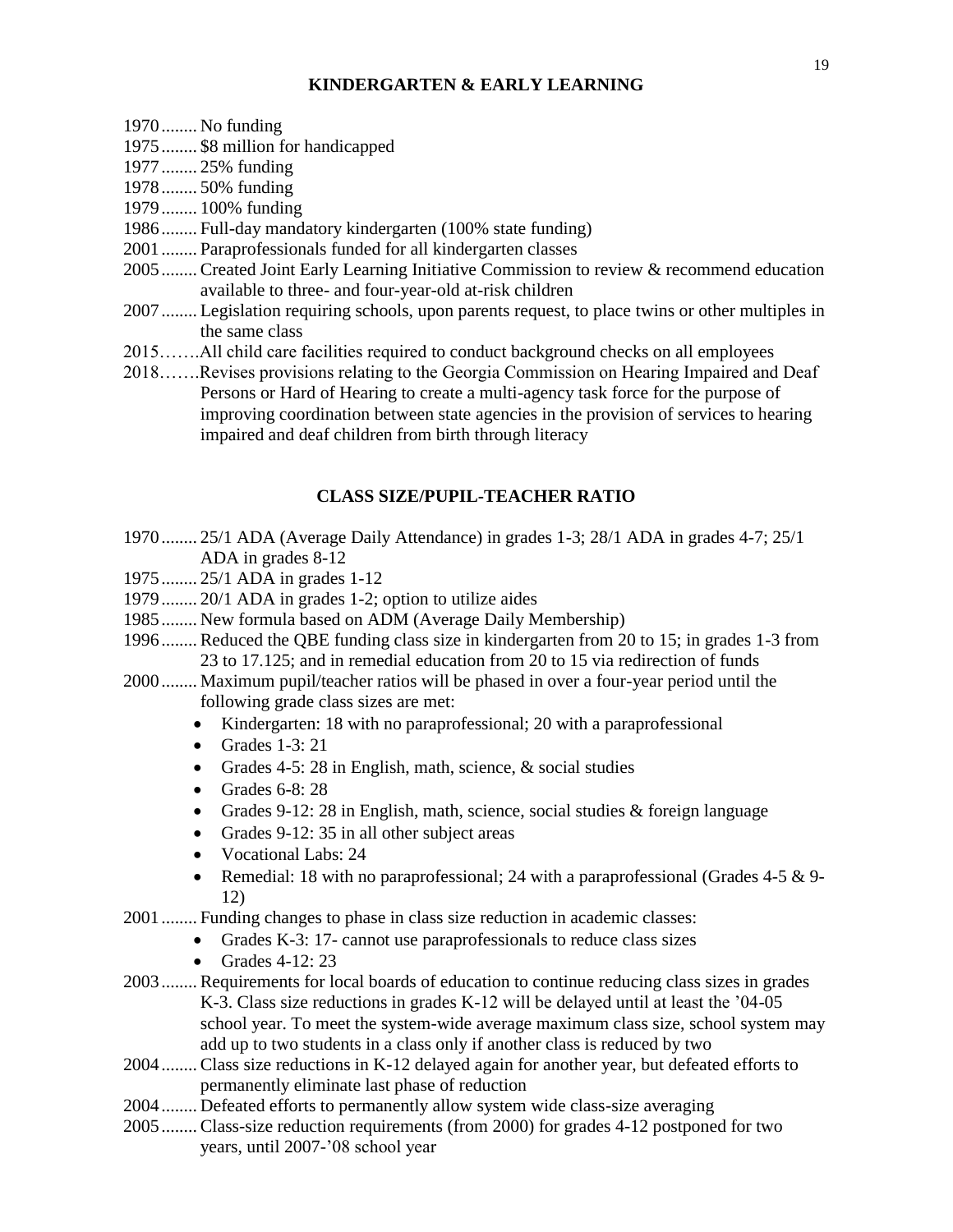- State board to adopt rules for system average maximum class-size limits (not to exceed funding class size by more that 20% in core subjects)
- Use of system average class-size set throughout the Code; number of students per instructional period not to exceed system maximum class size by more than two students
- 2006........ System-wide averaging of class size ended for grades K-8, and maximum class size is reduced in grades 4-8, ending a three-year delay of further reductions beyond third grade that were mandated by HB 1187 in 2000
- <span id="page-19-0"></span>2007........ Flexibility in class sizes permitted. Allows class sizes in grades 9-12 to be 39% over the funding level of one teacher for every 23 students, which means in core curriculum courses teachers can have up to 32 students per class

#### **ADEQUATE PROGRAM FOR EDUCATION IN GEORGIA (APEG)**

1974........ APEG replaced the MFPE as the foundation legislation for education 1983........ Governor's Review Commission to study education

# **QUALITY BASIC EDUCATION (QBE) ACT**

- 1985........ QBE replaced APEG as the foundation law for education
- 1986........ Weighted funding formula (based on student needs) funded; Equalization funded; Art, Music, P.E. instructors in elementary grades funded
- 1987........ Funding formula revised to increase funds for Special Education
- 1987........ Funding of professional development stipends
- 1987........ Funding of Middle School Incentive Grants
- 1987........ Partial funding of Special Instructional Assistance Program
- 1988........ Full funding of professional development stipends
- 1988........ Full funding of Middle School Incentive Grants
- 1988........ Beginning funding of In-School Suspension Program
- 1988........ "Snow Bill" adopted. Forgives up to 4 days of school lost due to "acts of God"
- 1988........ Defeated legislation subjecting teachers to GBI investigations and criminal penalties if suspected of "teaching the standardized tests" to students
- 1989........ Full funding of Special Instructional Assistance Program
- 1989........ Funding for one teacher for each high school for In-School Suspension Program
- 1989........ Funding of English to Speakers of Other Languages Program
- 1989........ \$165 million (new dollars from one cent sales tax increase) increase in QBE funding formulas
- 1989........ Required that educator's children be allowed to attend the school where parent works
- 1989........ Legislation making the verbal abuse of teachers, administrators and school bus drivers a misdemeanor
- 1989........ Legislation creating a minority educator study committee
- 1990........ Beginning funding for elementary and middle school counselors at a ratio of 1:1500 FTE counts in grades 6, 7, and 8
- 1990........ Funding for one teacher in every middle school for In-School Suspension Program
- 1990........ Funding (\$10.9 million) to maintain Equalization Grant at FY 90 millage level
- 1991........ Reduced the number of student standardized tests mandated by the state
- 1991........ Decreased mandatory minimum school enrollment age from 7 to 6 years of age
- 1991........ Resolution adopted commending the GAE Restructuring of Schools Task Force Report
- 1991........ Created an employer tax credit up to \$150 for each employee who completes basic skills education program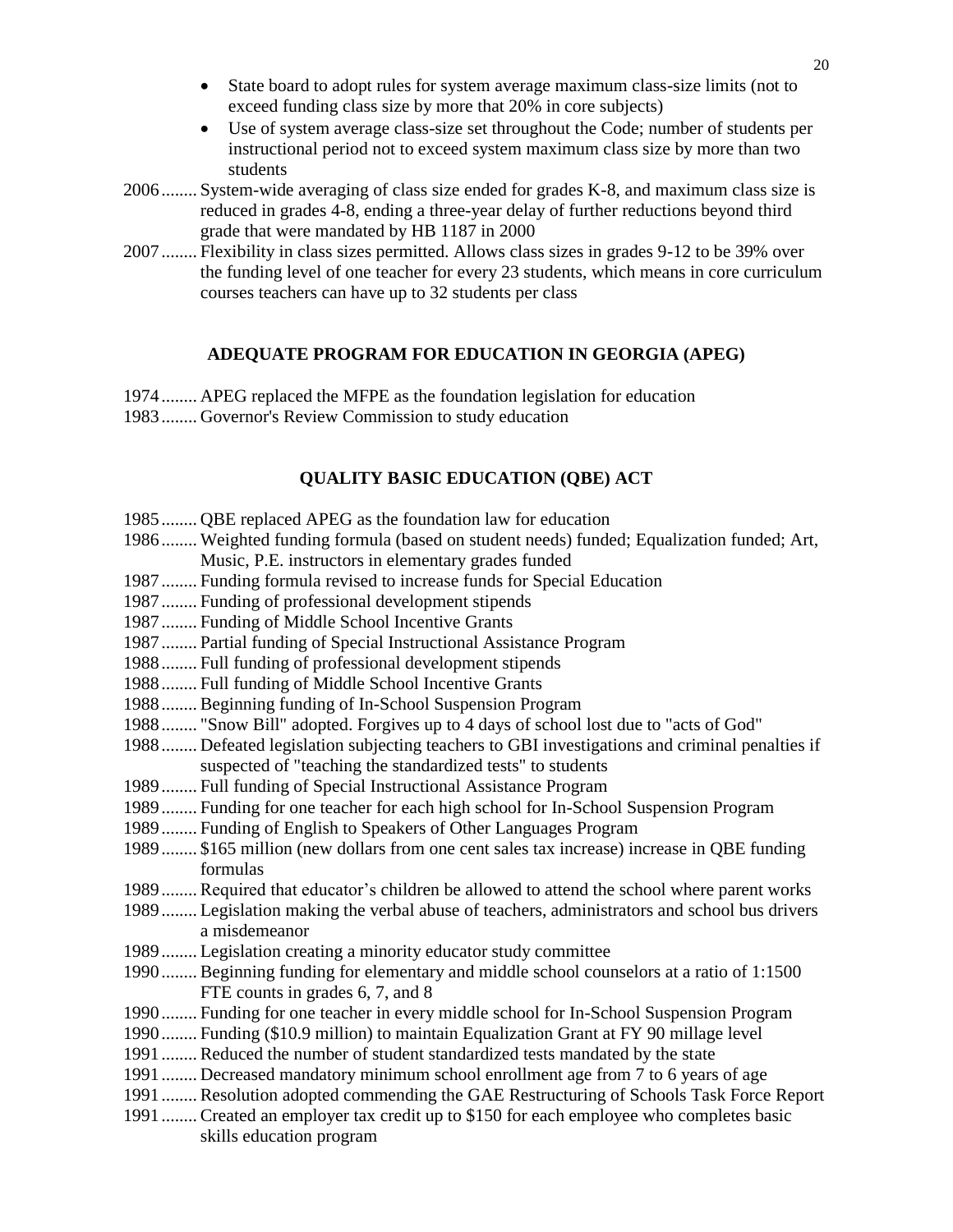- 1991........ Expanded remedial education services from students in grades 2-5 and 9 to students in grades 2-5 and 9-12
- 1991........ \$6 million added for Middle School Incentive Grants
- 1991........ \$8.9 million to fund middle school counselors in grades 6-8 at a ratio of 1:624 FTEs
- 1991........ \$7.6 million to fund preschool handicapped program 1991
- 1991........ \$600,000 to fund scholarships for all public high school valedictorians, salutatorians, and STAR students
- 1991........ \$3 million to fund pilot pre-kindergarten programs for at-risk four-year olds (deleted in '91 Special Session FY 92 budget cuts)
- 1991........ Legislation to secure 30-minute duty-free lunch period for K-5 teachers and \$1.7 million to begin state funding (funds deleted in '91 Special Session FY 92 budget cuts)
- 1992........ Mandatory duty-free lunch period for K-5 teachers
- 1992........ Restored 2.5% funding for local school systems (funds deleted in '91 Special Session FY 92 budget cuts)
- 1992........ Funding for at-risk four-year old pilot programs
- 1992........ Funding for elementary school foreign language pilots
- 1992........ Funding for hearing-impaired portion of Good Touch-Bad Touch Program
- 1992........ Funding for satellite classes in critical subjects to remote areas
- 1992........ Established Governor's Leadership Institute to train school administrators
- 1993........ Established Charter Schools to enable school faculties and administrations the opportunity to determine the total school operation free from state policies and regulations
- 1994........ Legislation adopted mandating summer school programs for at-risk students in grades K-8 to be state funded (partial funding in 1994)
- 1994........ Legislation adopted requiring all school systems to establish school breakfast programs by 1996 if 25% of K-8 students and 40% of 9-12 students qualify for free and reduced lunch
- 1994........ Funding for minimum of 1 counselor per system in grades 4-5 at 1:624 FTE counts
- 1995........ Redirected \$15.6 million in QBE funding for local systems' central office administration to classroom funding
- 1995........ Funding for 1 technology specialist in each school
- 1995........ Legislation adopted providing a Georgia High School Graduate Warranty guaranteeing student competencies in reading, math, and writing
- 1995........ Improved Charter Schools Act by increasing length of charters to five years, reducing the percentage of votes required to approve charter, adding a \$5,000 incentive grant for ten schools and preferential treatment for available grants
- 1995........ Legislation adopted permitting educators and local school systems to add textbooks to state approved textbook list
- 1995........ Legislation adopted extending 15 model elementary foreign language programs to third grade
- 1995........ Funding to operate nine technology centers
- 1995........ Funding for National Geographic Geography Program
- 1995........ Funding for 30 new programs and 50 new planning grants for development of statewide Youth Apprenticeship Program
- 1996........ Secured state funding of employer's share of teachers' Medicare coverage
- 1996........ Increased maintenance & operation funds from \$236 to \$261 per FTE
- 1996........ Amended QBE to provide for revision of the Quality Core Curriculum and the development of Criterion Referenced Tests to measure QCC (prohibited attempts to replace existing state mandated student testing program with all norm-referenced testing program)
- 1996........ Amended QBE funding to allow state dollars to follow special needs students when enrolled in a regular classroom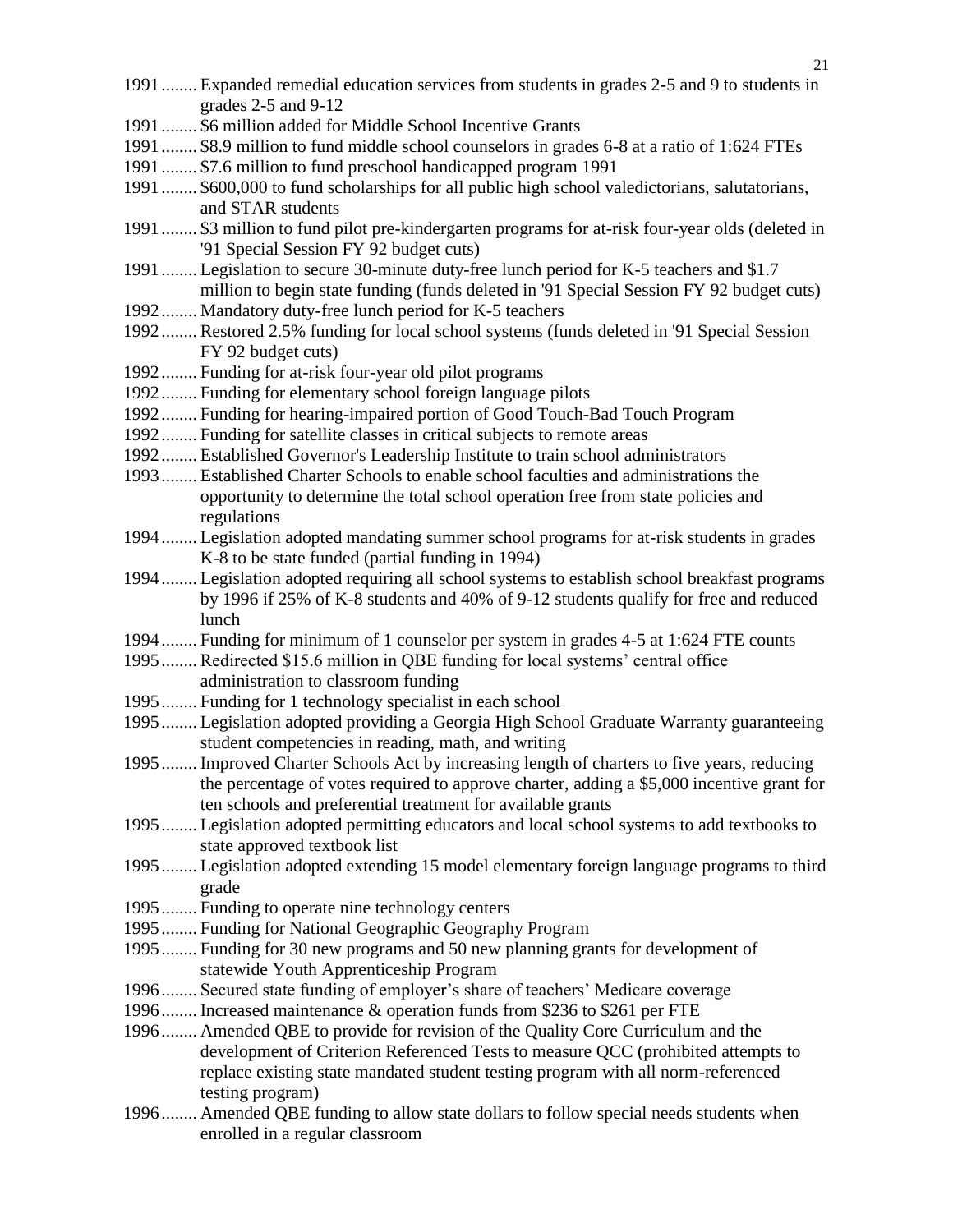agencies to initiate a charter school designed to increase student performance 1998........ Permitted boards of education to provide one-half Carnegie unit credit for driver's education 1998........ Required 100% of funds allocated for purchase of media materials to be spent only on those materials 1998........ Expanded funding to offer after school programs for high school dropouts 1998........ Added the legal consequences of parenthood to sex education curriculum 1999........ Provided teachers the authority to remove from class any student disrupting the learning of others or interfering with the teacher's ability to teach; Faculty empowered to elect a placement review committee to settle student placement disputes between the principal and teacher 1999........ Doubled funding for alternative schools 1999........ Established the Governor's Education Reform Commission to review and recommend changes in the Quality Basic Education Act 1999........ Local boards of education may offer a course in preparation for the SAT exam for ½ Carnegie credit 1999........ Legislation adopted allowing local boards of education to include nonprofit organizations in liability insurance coverage 2003........ Local boards of education get flexibility in expenditure of funds for 2003-04 2003........ Local boards of education required to conduct a performance audit for SPLOST capital outlay project expenditures 2003........ Local boards of education permitted to spend up to 15% of funding for 20 extra instructional days on student transportation 2003........ Approved Georgia's accountability plan to identify Adequate Yearly Progress (AYP) and student testing program to meet federal guidelines 2004........ Local boards of education permitted flexibility in spending state funds for the 2004-05 school year, but attempts to make provision permanent defeated 2005........ Protected school media funds: 100% of must be spent on at the system level 2005........ Insured public school students have priority access to newly created Georgia Virtual School, which offers free online courses to *all* state students under 22 years old. (Systems lose QBE funds for those students during class segments.) 2005........ Increased slightly instructional program weights in all programs except vocational lab (9-12), which was slightly lowered 2005........ Required systems to publicize individual school site budgets and expenditures and to include site average class sizes by grade (as accountability measure for again extending expenditure control flexibility for 2005-06 school year) 2005........ Retained community-level approval of charter applications as part of major revision of charter school law 2005........ Created Joint Agricultural Education Study Committee (result of DOE proposal to transfer some of agriculture ed funds to core curriculum areas, specifically science) 2006........ Provided remediation for grades 6-8 students (previously only for 9-12), with a \$3.8 million appropriation 2006........ "High Performance Principals" grant provides certain meritorious principals a salary supplement (see under **Student Achievement/School Improvement**) 2006........ Exemption from bill's penalties allowed (for making AYP and for "extraordinary" circumstances) in "Classrooms First – 65% Solution" bill. Otherwise, all systems must spend 65% of entire budget on "direct classroom expenditures," as narrowly defined by the law. ("An anti-public school wolf in sheep's clothing," GAE protested, citing exclusion of critical support systems and personnel from the arbitrary formula.) 2006........ Children in the custody of Department of Juvenile Justice placed in residential homes

are to be enrolled immediately with the local school system

1998........ Improved the Charter School Law to encourage educators, private individuals, and state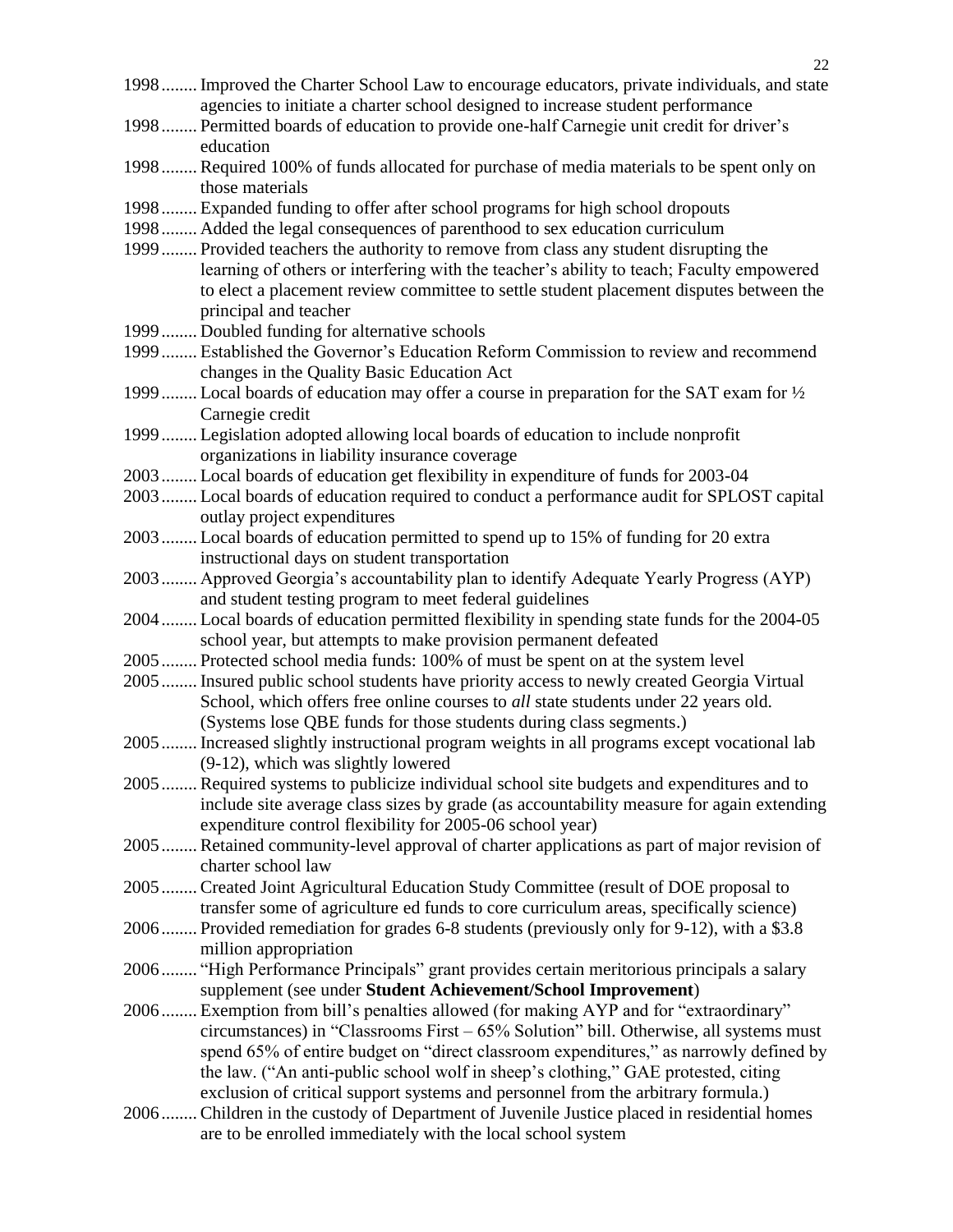- 2007........ Allows the creation of Charter School Systems. Up to five school systems can become a charter system and receive a grant from the state. The local school board is required to hold at least two public hearings for teachers, parents, and the community to give their feedback about becoming a charter system
- 2008........ \$50 million restored in QBE cuts
- 2008........ Redirected over \$1.5 million from the foreign language program for elementary students to austerity reductions
- 2008........ \$218.1 million to fully fund QBE enrollment growth
- 2008........ \$548.5 million to fully fund the growth in equalization grants
- 2008........ \$1.8 million to provide an additional 2,500 slots in the Georgia Virtual School, bringing the total number of slots funded to 6,500
- 2008........ \$200,000 to create a new Mentor Teacher program to provide stipends for highly effective teachers who mentor new teachers
- 2011…….Established the State Education Finance Study Commission to evaluate the Quality Basic Education Formula and undertake a comprehensive study of the method of funding schools in Georgia
- 2012…….Resolution that places an amendment on the November 6, 2012 ballot clarifying the authority of the state to establish special schools, which include the ability of the state to approve charter schools bypassing the local school board. Ballot language reads, "Shall the Constitution of Georgia be amended to allow state or local approval of public charter schools upon the request of local communities?" This legislation was in response to the Supreme Court ruling in 2011that rendered the state Charter School Commission unconstitutional; essentially the state had no right to approve special charter schools that move local public education dollars without local board of education approval. GAE opposed this legislation
- 2012…….Enabling legislation that becomes effective on January 1, 2013 only if a constitutional amendment authorizing the General Assembly to create charter schools as special schools passes. Legislation establishes the State Charter Schools Commission as an authorizing entity for charter schools and provides for the appropriation of funds for the state charter schools. Additionally it provided \$24 million in the 2013 budget in additional to the Governor's \$8 million
- 2012…….Legislative revising the method of calculating equalization grants under QBE
- 2012…….Clean-up legislation for some Title 20 codes: repealed school-wide group pay for performance, which has been transposed by Race to the Top; repealed a prohibition against students using personal electronic communication devices enabling local school systems to set policies allowing students to use smart phones to assist in learning
- 2013…….Re-establishment of the Career and Technical Education Advisory Commission. The commission will conduct periodic reviews and issue an annual report to the Georgia General Assembly
- 2013…….Continuation of work of Education Study Finance Commission to delete obsolete, unused, and unnecessary provisions of Title 20. It also revised the Quality Basic Education formula program weights
- 2013…….Defeated legislation, "Flexibility and Accountability Act for Student Achievement." It would have given local school systems flexibility in relaxing some Title 20 provisions such as certification, class size caps, and the state salary schedule based on systemwide College and Career Readiness Performance Index (CCRPI) results
- 2014…….Created a House Study Committee to Review the Role of the Federal Government in Georgia's Education
- 2014…….Renamed the Youth Apprenticeship Act to Work Based Learning Act which allows the partnering of businesses and schools offering students an opportunity to work and learn in a real-world environment and prepare them for future careers. The program would be open to students as early as 16 years old and older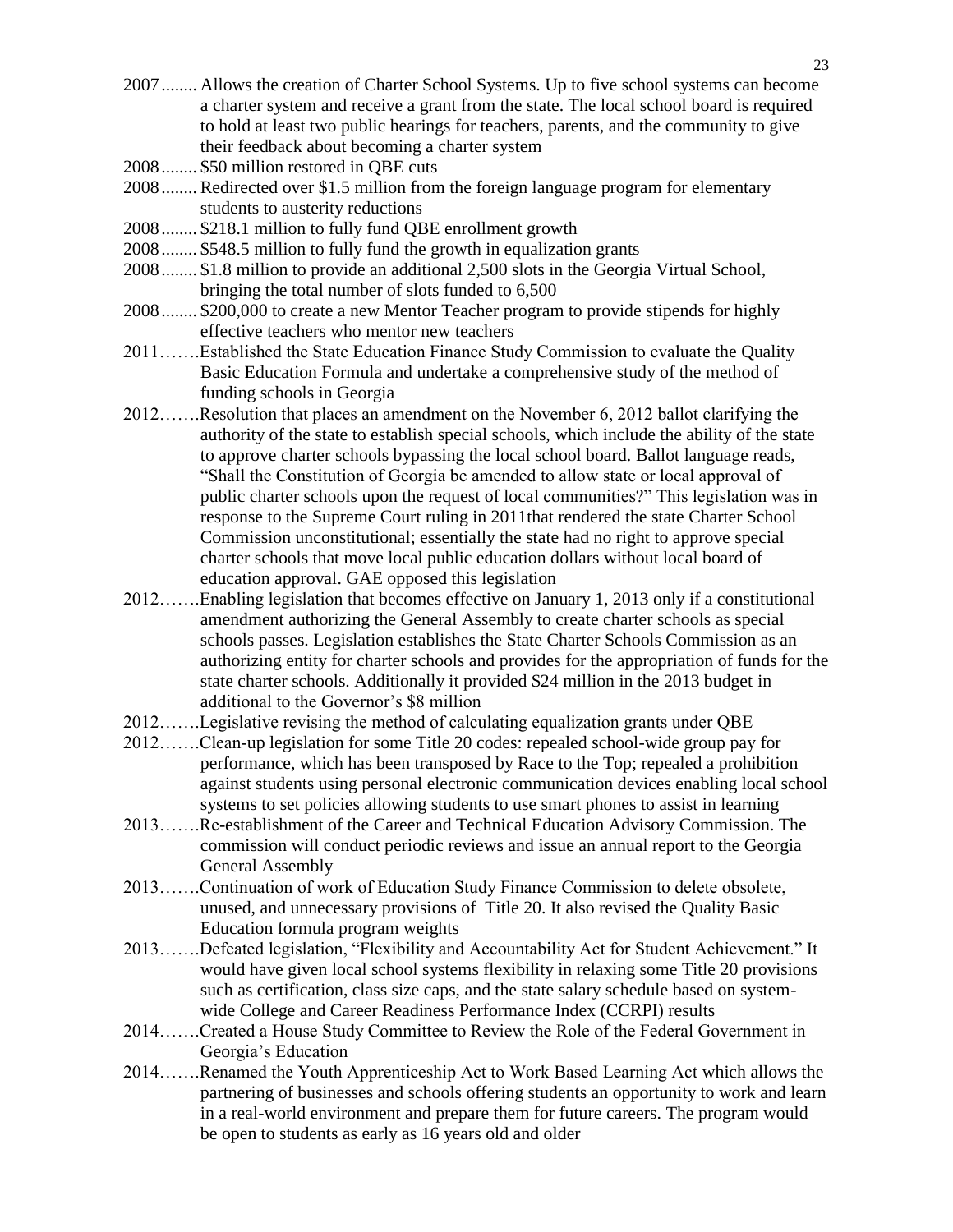- 2014…….High schools receiving funding under the Quality Basic Education Act are prohibited from participating in/or sponsoring interscholastic sport events conducted by any athletic association unless the association publishes annual financial reports
- 2014…….Legislation creating the High School Athletics Overview Committee, which shall periodically inquire into and review the operations of high school athletic associations.
- 2014........ Defeated Anti-Common Core legislation
- 2015…….Fourth Title 20 Cleanup bill which eliminated outdated terminology and updated wording "curriculum to content standards." Additionally changed names of school systems:
	- Flexibility System Models to Charter School Systems
	- IE2 Systems to Strategic Waivers Systems
	- Status Quo School Systems to No Waivers Systems
- 2015…….School systems encouraged to become totally digital by 2020
- 2015…….Implementation of policies and requirements with respect to the collection and disclosure of student data was established.
- 2015…….Reorganized dual enrollment and payment for such placed under the Georgia Student Finance Commission (GSFC)
- 2015……. School systems encouraged to adopt Positive Behavior Intervention System (PBIS) as an adjunct to their discipline and school climate improvement efforts
- 2015……. Charter schools permitted to give priority to disadvantaged students in admissions if a lottery system is used
- 2017……. Establishes "Educating Children of Military Families Act." Department of Education authorized to create a unique identifier for each military student in a manner that will allow disaggregation of data for each category (active duty and reserve)
- 2017……..Allows students of military families living in military housing to attend any school in the local school system that has capacity. Parent are responsible for transportation and cost to and from school
- 2017……...House Study Committee on Elementary and Secondary School Nutrition Programs created. Committee stands abolished December 1, 2017
- 2018……...Certain students' absences excused whose parents are serving in the armed forces of the United States, the Reserves, or the National Guard, or veterans of the same for the purpose of attending military affairs sponsored events, provided the student provides documentation prior to the absence. The student can be excused up to a maximum of five school days per school year, not to exceed two school years. School systems are not required to revise policies on excused/nonexcused absences
- 2018……...State charter schools included in statute to receive services from regional educational service agencies. Provided funding mechanism for state chartered special schools and local charter schools based on their projected enrollment—projected student growth of two percent
- 2018……...Student, enrolled in and attended a public school for more than half of school year, allowed to attend another public school within the attendance school zone to continue to be enrolled in and attend the initial public school through the completion of the school year. This does not apply to students with chronic disciplinary or attendance problems. Parents assume transportation and costs to and from school
- 2018…….. Allows student funding to follow a child placed in a psychiatric residential treatment facility by his or her parents or legal guardian on a doctor's order so that the facility may not charge tuition
- 2018……...Cited as the "Georgia Agricultural Education Act," agricultural education program provided to students in grades 6 through 12 based on the nationally recognized three component model of school-based agricultural education. Program to be piloted beginning school year 2019-2020. By July 1, 2019, the Professional Standards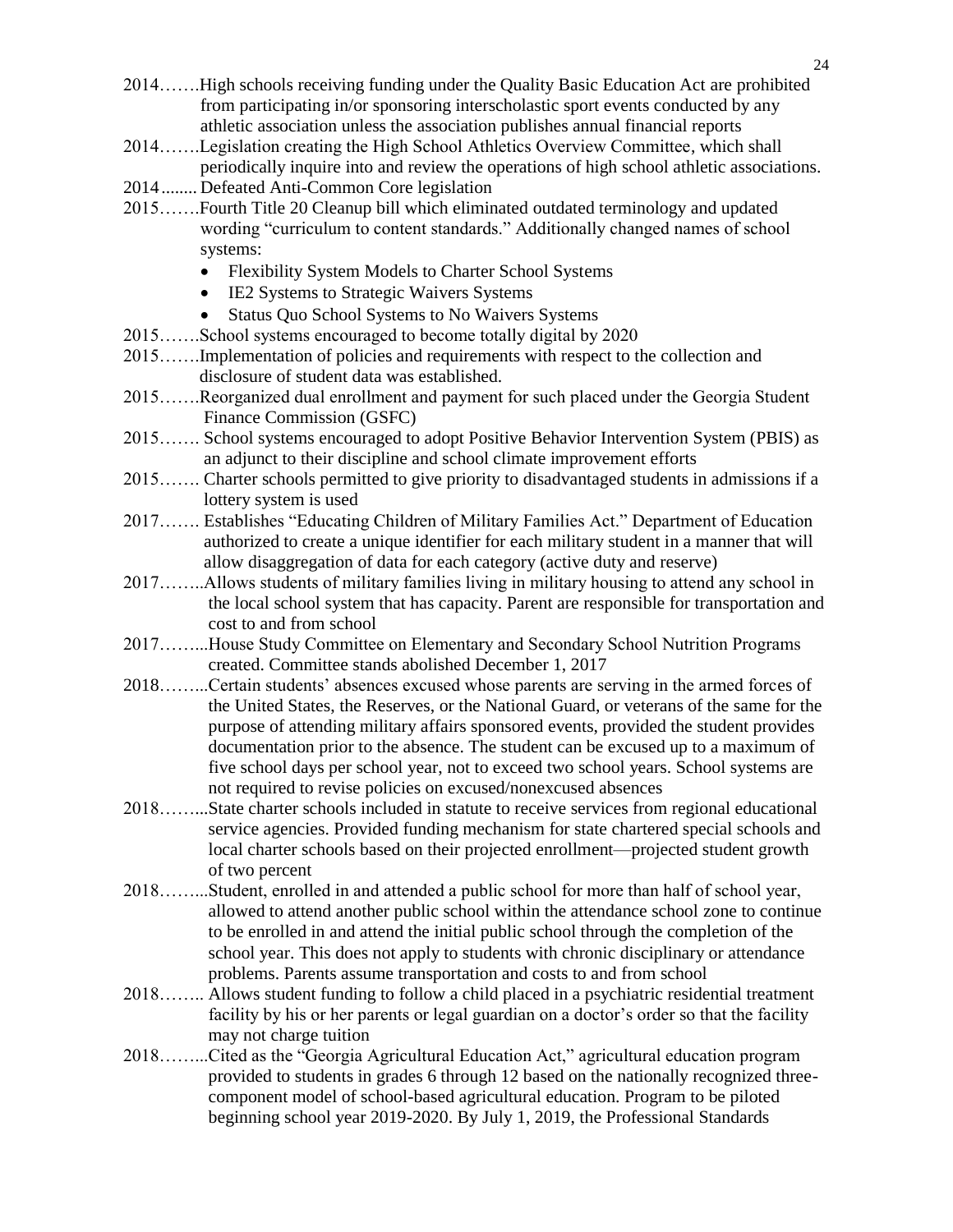Commission shall extend in-field certification for agricultural education to include kindergarten through grade 5

#### **EDUCATION REFORM COMMISSION**

- 2015……Governor announced creation of the Commission during his January 2015 State of the State Address. The Commission will study the state's education system, including its funding formula and provide recommendations intended to improve the system, increase access to early learning programs, recruit and retain high quality teachers, and expand school options for Georgia's families
- 2016…….Governor's Deal's Education Reform Commission (ERC) presented a slate of recommendations to radically change the very face of public education in Georgia. Many expected to see corresponding legislation to these recommendations in the 2016 session. GAE was very vocal about the ERC's proposals and the need to slow the implementation process for further vetting. Additionally, GAE expressed concerns that the Commission membership did not include an active educator. Governor Deal postponed these efforts until 2017 and announced the creation of a Teacher Advisory Committee.

#### **CHILD PROTECTION – SCHOOL SAFETY**

- <span id="page-24-0"></span>1986........ Legislation to allow criminal record check on persons supervising children
- 1986........ Creation of a Missing Children Information Center
- 1987........ Legislation reconstituting the House Study Committee on School Completion (dropouts, teenage pregnancy, child labor laws to be studied)
- 1987........ Established Governor's Task Force on Adult Illiteracy
- 1987........ Legislation increasing penalties for illegal drug use by students (teacher-student relationship protected)
- 1992........ Established legal right of school systems to provide child care programs before and after school and during vacation periods
- 1994........ Adopted "Safe Schools Act" including mandatory local school safety plans, increasing penalties for weapons on school properties, mandatory reporting of student criminal acts to law enforcement, etc.
- 1995........ Legislation adopted mandating one-year expulsion of students possessing weapons on school grounds
- 1995........ Legislation adopted requiring written corrective plans for chronic disciplinary problem students and conferences with parents
- 1995........ Legislation adopted authorizing local boards of education to refuse admittance to students expelled by other school systems
- 1995........ Funding to expand the Crossroads Alternative Program for disruptive students
- 1997........ Established legal right of school systems to provide academic, enrichment, and other types of programs for middle school students during non-school hours (beginning funding appropriated)
- 1997........ Legislation adopted requiring local boards of education to adopt Student Codes of Conduct and file the codes with State BOE by August 15, 1997; requires disciplinary action against students violating codes; mandates Superior Courts to notify local school superintendent of students convicted of felonies and requires administrators to inform teachers to whom students are assigned
- 1997........ Increased the penalties that can be imposed against juveniles who physically attack school employees; a juvenile 13 years of age or older who commits a battery against a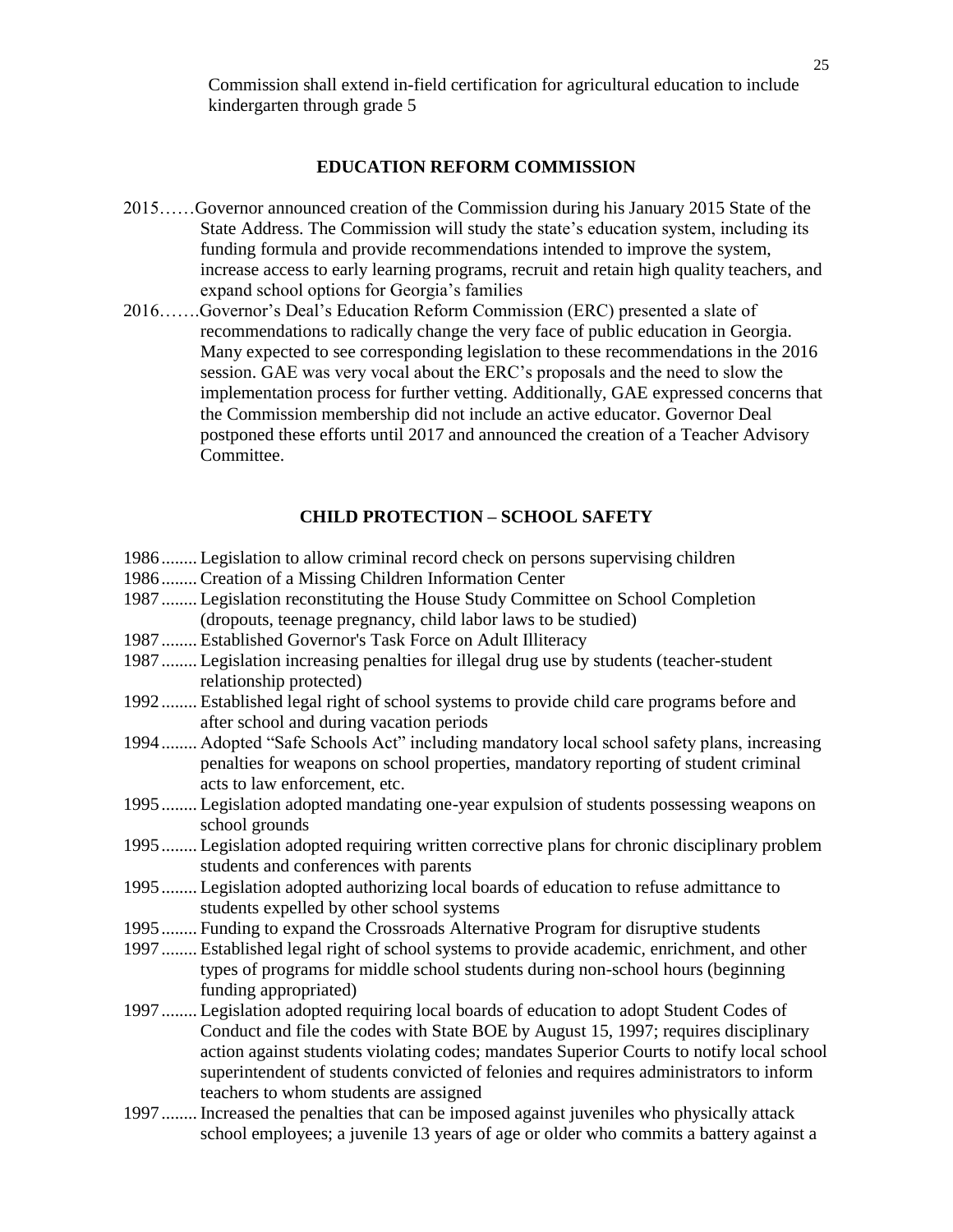school employee engaged in official duty or while on school property may be imprisoned for one to five years or fined up to \$10,000

- 1997........ Expanded local boards of education authority to refuse enrollment to students transferring from another school system; expanded requirements on transferring students in grade six or higher; mandates transferring school system to provide complete information on student to requesting schools; requires courts to notify schools of adjudications against students and requires administrators to inform teachers of students assigned to them who are convicted felons
- 1997........ Created Class D Drivers License for teenagers 16-18 years old; prohibits school dropouts under 18 from receiving a driver's license with a few exceptions; suspends licenses of students suspended from school for ten or more days, who threaten to physically harm or harms a school employee, or who possess drugs, alcoholic beverages, or weapons on school property, etc.
- 1998........ Adopted Peach Care for Kids Act that provides health insurance, vision and dental coverage to children whose family's income is two times the poverty level or less
- 1999........ Legislation adopted requiring students to adhere to an age-appropriate Code of Conduct, including mandatory penalties for verbally or physically assaulting other students or school employees
- 1999........ Bullying prohibited; students violating the policy three times are required to attend an alternative school; added razor blades as prohibited weapons within the school safety zone
- 1999........ All school safety officers permitted to carry a registered handgun if certified by the Georgia Peace Officer Standards and Training Council
- 1999........ Legislation passed that each school must adopt a school safety plan to prepare for natural disasters, acts of terrorism, and violence
- 2001........ Strengthens laws for teen drivers with curfews and passenger limitations
- 2001........ Electronic textbooks must be provided to visually impaired students
- 2002........ Visitors to public schools must sign in and will be removed from premises if they do not have a legitimate reason to be on campus
- 2002........ All K-12 public schools will receive a list of registered sexual offenders from the Department of Education, and childcare facilities will receive a list from the Office of School Readiness
- 2002........ Students approved to use asthma medication may self-administer the medication without liability to the school district
- 2003........ Local boards of education permitted to adopt policies allowing students to possess electronic devices and cellular telephones; however the policy must prohibit the use of these devices during classroom instruction
- 2004........ Discipline code applied to buses and bus stops
- 2004........ Penalties for assault on students and employees strengthened
- 2005........ Required state board to develop single, comprehensive, pre-participation physical examination form; strengthened requirement on who can conduct physical
- 2006........ Child abuse reporting law strengthened: Oral report of suspected abuse required within 24 hours; reporter's notification report protected from alteration.
- 2008........ Local boards of education required to provide the Department of Transportation information regarding the lack of safety devices at railroad crossings
- 2008........ Public high schools with interscholastic athletic programs required to have at least one life-saving defibrillator on campus in case of emergency
- 2009…….Certain information about Meningococcal Meningitis Disease and its vaccine required to be disclosed to parents
- 2009…….School systems required to adopt policy authorizing the carrying and administration of auto-injectable epinephrine prescriptions. System, employees, and agents shall not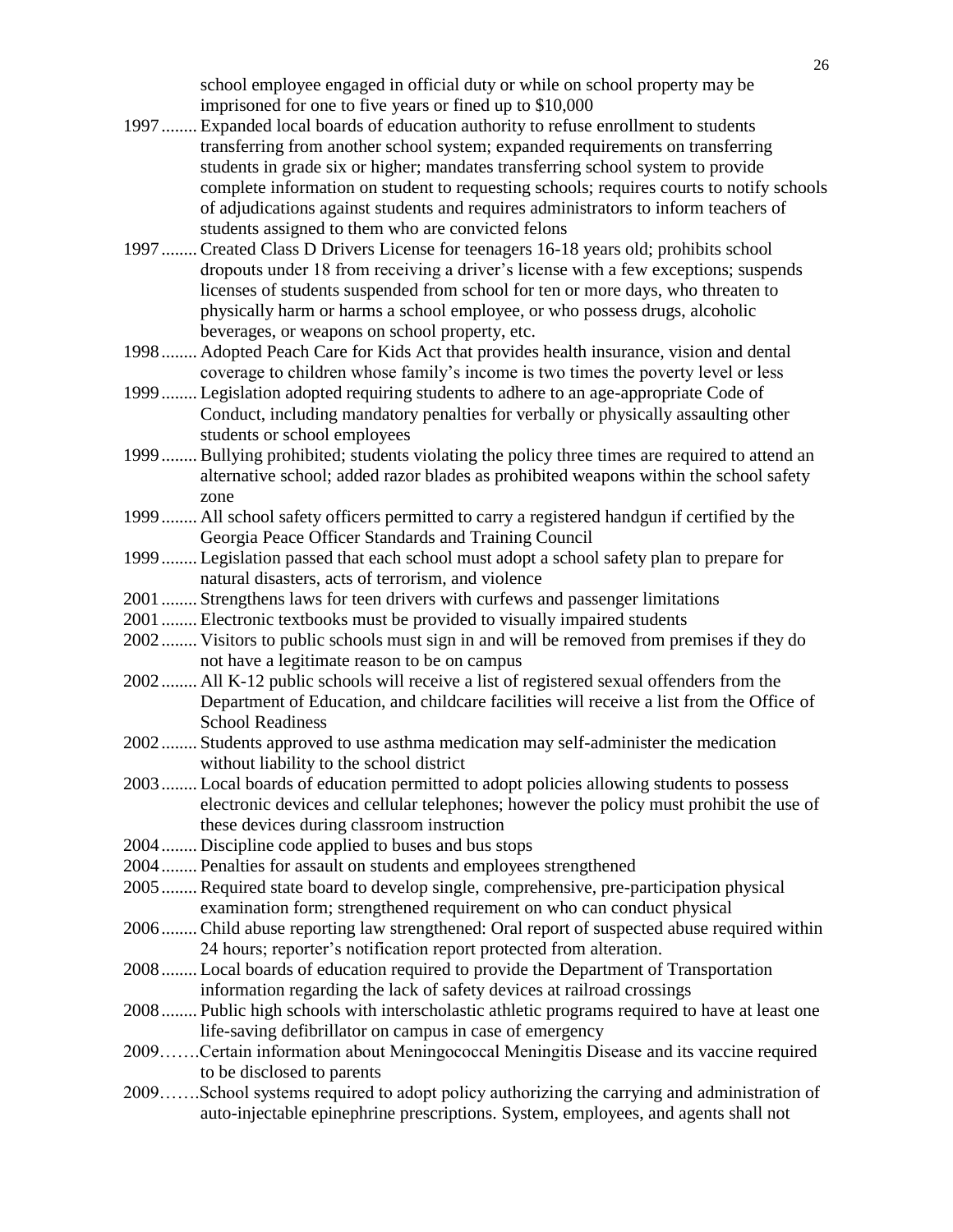incur any liability other than willful or wanton misconduct for injury to a student caused by use of the injectable

- 2010…….Sexual encounters between school staff and students criminalized. Sexual assault defined within the educational setting
- 2010…….DOE required to provide each school system access to the Sex Offender Lists. It no longer has to be mailed
- 2010…….Local school boards permitted to refurbish buses rather that purchase new ones. Refurbished buses, however, must meet safety standards
- 2010…….Definition of bullying expanded. State Board of Education will be required to create a model policy and place on the Department of Education's website no later than January 1, 2011, and no later than August 1, 2011 each local board of education will be required to adopt a policy prohibiting bullying. Parents/guardians are to be notified if their child is a victim of bullying or the one who commits a bullying offense
- 2010…….Zero Tolerance Policy was amended to provide school administrators discretion when addressing weapon offenses on school grounds/school functions….language now reads "a child who violates this subsection may be subject to the provision of this code section
- 2010…….Legislation requiring all state funded K-12 and other educational institutions to verify certification of a motor carrier or contract carrier by the Public Service Commission or any other similarly required certifying agency before contracting with them to carry students. All parties to the agreement are to receive a copy of the carrier's proof of legally required minimum insurance coverage and a valid certification number
- 2011…….Revises current law and defines auto injectable epinephrine as a disposable drug delivery device that is easily transportable and contains a premeasured single dose of epinephrine used to treat life-threatening allergic reactions
- 2011…….Legislation granting excused school absences to foster care students to attend court proceedings relating to such students' foster care. Students will be counted as present
- 2011…….School Bus Safety Study Committee formed to look at the overall conditions, needs, issues, and problems impacting school bus safety and recommend any action or legislation which the committee deems appropriate or necessary
- 2011…….Motorists can be charged with a civil monetary violation if found guilty of duty when meeting and overtaking a school bus as recorded on a video recording device mounted on a school bus with a clear view of vehicles passing the bus on either side and showing the date and time the recording was made and an electronic symbol showing the activation of amber lights, flashing red lights, stop arms, and brakes
- 2012…….Anyone employed or serves as a volunteer in the education sector (private and/or public from the pre-k level through all higher education institutions)—including recreational organizations—are mandated to report within 24 hours of acquiring child abuse information. Legislation further expands the list of adults required to report abuse and mandates that all employees and volunteers at hospitals, schools, and social agencies report suspected abuse or face criminal penalties
- 2013…….Requires students in grades 9 through 12 to be trained in cardiopulmonary resuscitation and the use of an automated external defibrillator
- 2013…….Created Joint Study Committee on Mental Health and School Violence. Study committee will focus on conditions, needs, issues, and problems associated with mental health and school violence
- 2013……."Return to Play Act" Public and private schools that offer youth athletic activities/programs required to provide information to parents on the nature and risk of concussion and head injuries and to establish concussion management and return to play policies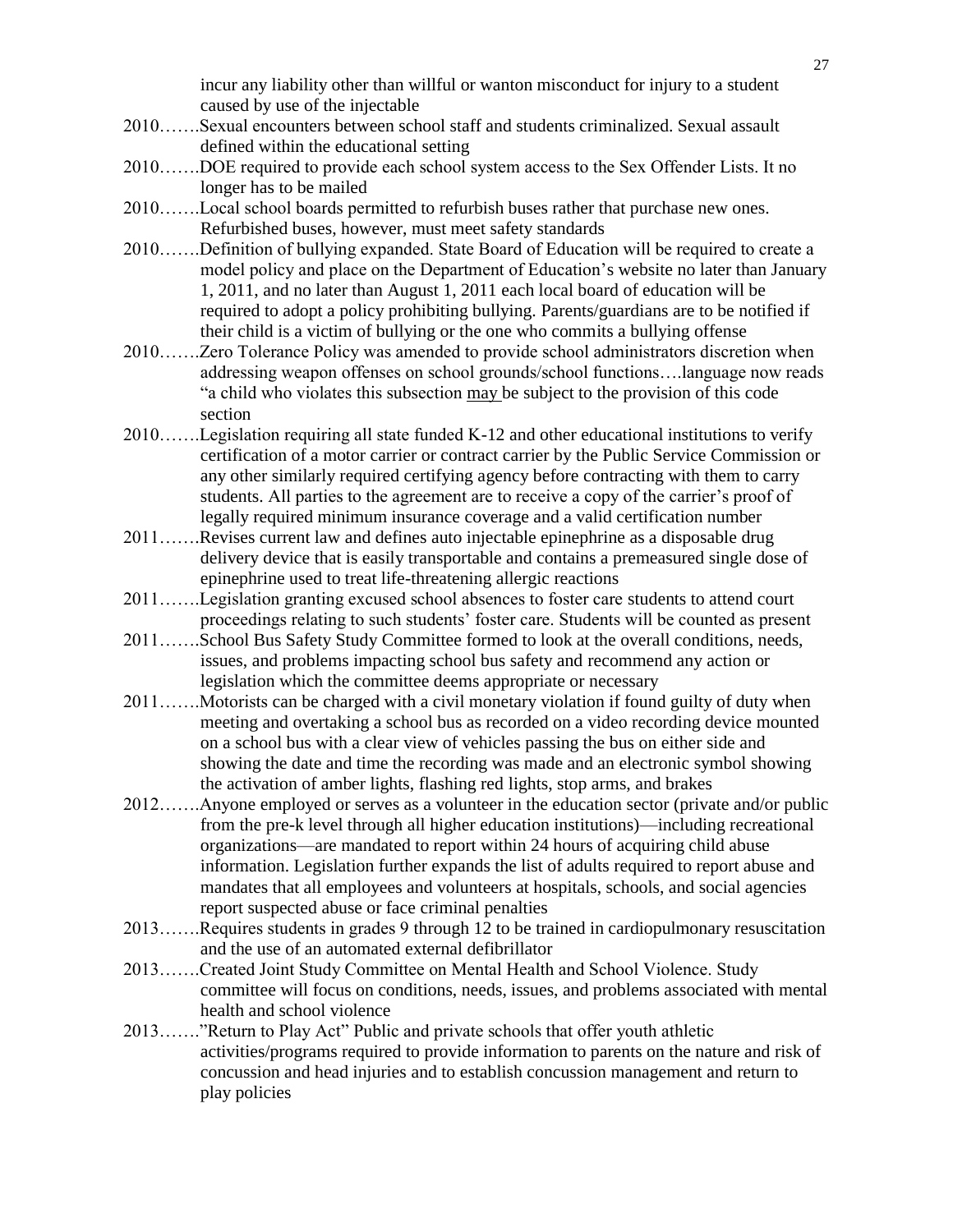- 2013…….Schools to designate an employee trained in the possession and administration of autoinjectable epinephrine to be responsible for the storage and maintenance and distribution of the auto-injectable epinephrine stocked by the school
- 2013…….Legislation defeated that would have allowed local school boards to designate personnel to be armed in and on school property as well as on school buses and at school events
- 2014…….School buildings code changed to allow public school buildings to be built from wood so long as they're in compliance with state minimum standard codes
- 2015…….School personnel required to report child abuse shall be notified by child protective agency (DFACS) upon receipt of report and completion of investigation
- 2015…….Cyber bullying, on or off school campuses impacting school climate, added to the list of bullying offenses
- 2015…….State Department of Education to develop a suicide prevention protocol and make available to all schools
- 2015…….Albuterol may be administered by qualified school staff to students suffering an asthma attack
- 2016…….Resolution encouraging local boards of education and others to provide instructions on dugout safety to youth athletes participating in the sport of baseball and to construct protective dugout coverings
- 2016…….Resolution encouraging local boards of education to guarantee certain safety rights to youth athletes in sports competition
- 2017…….."Best practice" for a school resource officer to complete a 40-hour training course to be provided by the Georgia Peace Officer Standards & Training Council
- 2017……..Local school systems required to provide parents of students in grades 6-12 information on influenza and its vaccine whenever other health information is provided
- 2017……..Code section 20-2-149.1 cited as "Cory Joseph Wilson Act," relating to instruction in cardiopulmonary resuscitation and use of automated external defibrillators
- 2018……..Provides that no student in Pre-K through grade three can be expelled or suspended from school for more than five consecutive or cumulative days during a school year without first receiving a multi-tiered system of supports. The exception to this would be if the student possessed a weapon, illegal drugs, or other dangerous instrument or behavior endangering the physical safety of other students or school personnel
- 2018……..Expanded the student attendance protocol committees to include school climate and also provided coordination with local law enforcement agencies and the juvenile court system in school safety plans, which shall include drills with students, teachers, and other school personnel. Guidance shall come from the Georgia Emergency Management and Homeland Security Agency
- <span id="page-27-0"></span>2018……..Both the Senate and House created Study committees on school safety (SR 935— Senate School Safety Study Committee and HR 1414—House Study Committee on School Security). To stand abolished on December 1, 2018

#### **FINANCE – TAXATION**

- 2005........ Delayed proposal to prohibit local property taxes for schools and replace with statewide education sales tax (requires constitutional amendment)
- 2005........ Created House Education Funding Study Committee to study possibility of replacing local school system's *ad valorem* (property) tax for education with a statewide and state-distributed 3% sales tax
- 2006........ House Comprehensive Tax Reform Study Committee formed, with seven meetings authorized and end date set by House Speaker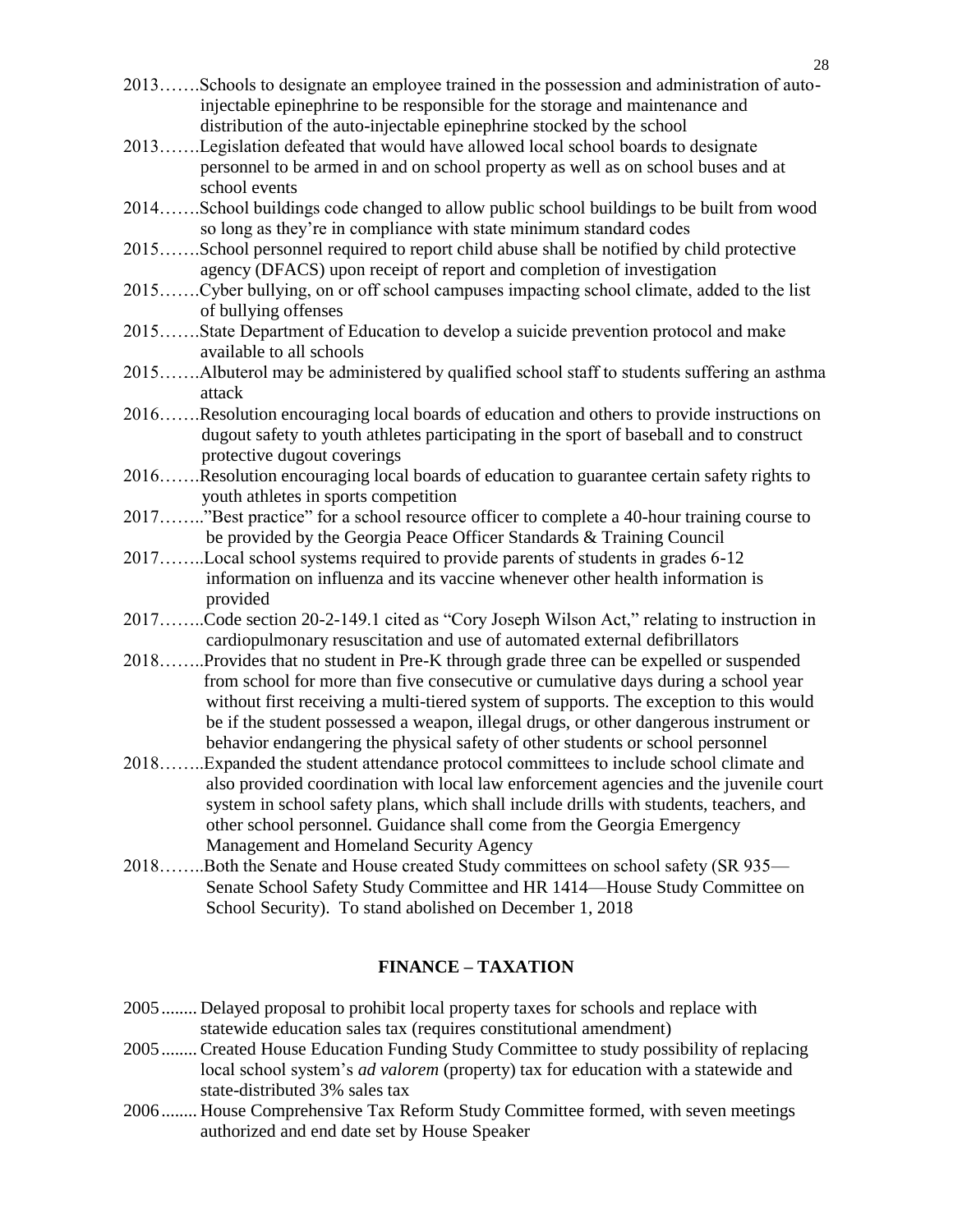2006........ House Tag Tax Study Committee formed to consider removing this tax, whose revenues provide about \$500 million annually to local governments and school districts

2006........ Senate Study Committee on Comprehensive Tax Reform formed by Pres. Pro Tempore

- 2006........ Senate Study Committee on Limited Taxation formed by Pres. Pro Tempore to consider tax and expenditure limiting legislation, such as TABOR ("Taxpayer Bill of Rights")
- 2007........ Defeated legislation that would limit expenditures allowed for in the state budget (TABOR or Taxpayers Bill of Rights). This type of legislation is bad public policy and harmful to public schools and other vital local and state government programs. It also requires a constitutional amendment
- 2008........ Defeated a property tax reform proposal (also known as the GREAT Plan) eliminating all property taxes and funds for schools, etc. would be funded through sales tax
- 2009…….Tightened definition of redevelopment area associated with Tax Allocation Districts (TADs) – eliminated vague, overbroad, and undefined terms. TADs limited to "urbanized" areas according to the US Census
- 2010…….Legislation establishing the Special Council on Tax Reform and Fairness for Georgians and the Special Joint Committee on Georgia Revenue Structure. The committee is mandated to conduct a thorough study of the state's current revenue structure and make a report of its findings and recommendations for legislation to the Speaker and Lt. Governor no later than January 10, 2011
- 2010…….State will be required to provide a report detailing the tax incentives that are awarded by the state
- 2012…….A ten-year projection of costs of revenues or expenditures required of any new education program at the Georgia Department of Education
- 2013…….Authorizes the State Board of Education to transfer any donations, gifts, devises, or bequest of real, personal, mixed properties of any kind and character held in trust by the State Board to the Georgia Foundation for Public Education to be managed and administered
- 2013…….Public school systems exempt from paying motor fuel excise taxes for transportation purposes from July 1, 2013 and ending July 30, 2015
- 2014…….Legislation creating a Joint Study Committee to Review the Impact of Property Tax Digest on Education Funding. Study will include evaluation of equalization and the five mill share
- 2014........ Reinstatement of the sales tax holiday for school supplies for 2014 and 2015. Dates: August 1-2, 2014 and July 31 and August 1, 2015
- 2014........ Reinstates the energy efficient product tax holiday for 2014 and 2015. Dates: October 3-5, 2014 and October 2-4, 2015
- 2014........ Ballot initiative that is the first step toward the so-call "fair tax," which is the first step toward drastically reducing or eliminating Georgia's income tax in favor of a vastly expanded sales tax. The Constitutional Amendment will read: "Shall the Constitution of Georgia be amended to prohibit the General Assembly from increasing the maximum state income tax rate?" A NO vote supports public education
- 2015…….Transportation legislation amended in order that there would be no impact on the Education Local Option Sales Tax (ELOST) or on the state's education budget
- 2016…….Defeated legislation proposing to cut the state's income tax, which could have had eroded revenue for the state's education budget
- 2016…….Provides for a back-to-school sales tax holiday, which commences at 12:01 a.m. on July 30, 2016 and concludes 12:00 midnight July 31, 2016 and an energy efficient products tax free holiday on items of \$1500 or less for home or personal use occurring during the period of 12:01 a.m. on September 30 and concluding at 12:00 midnight on October 2, 2016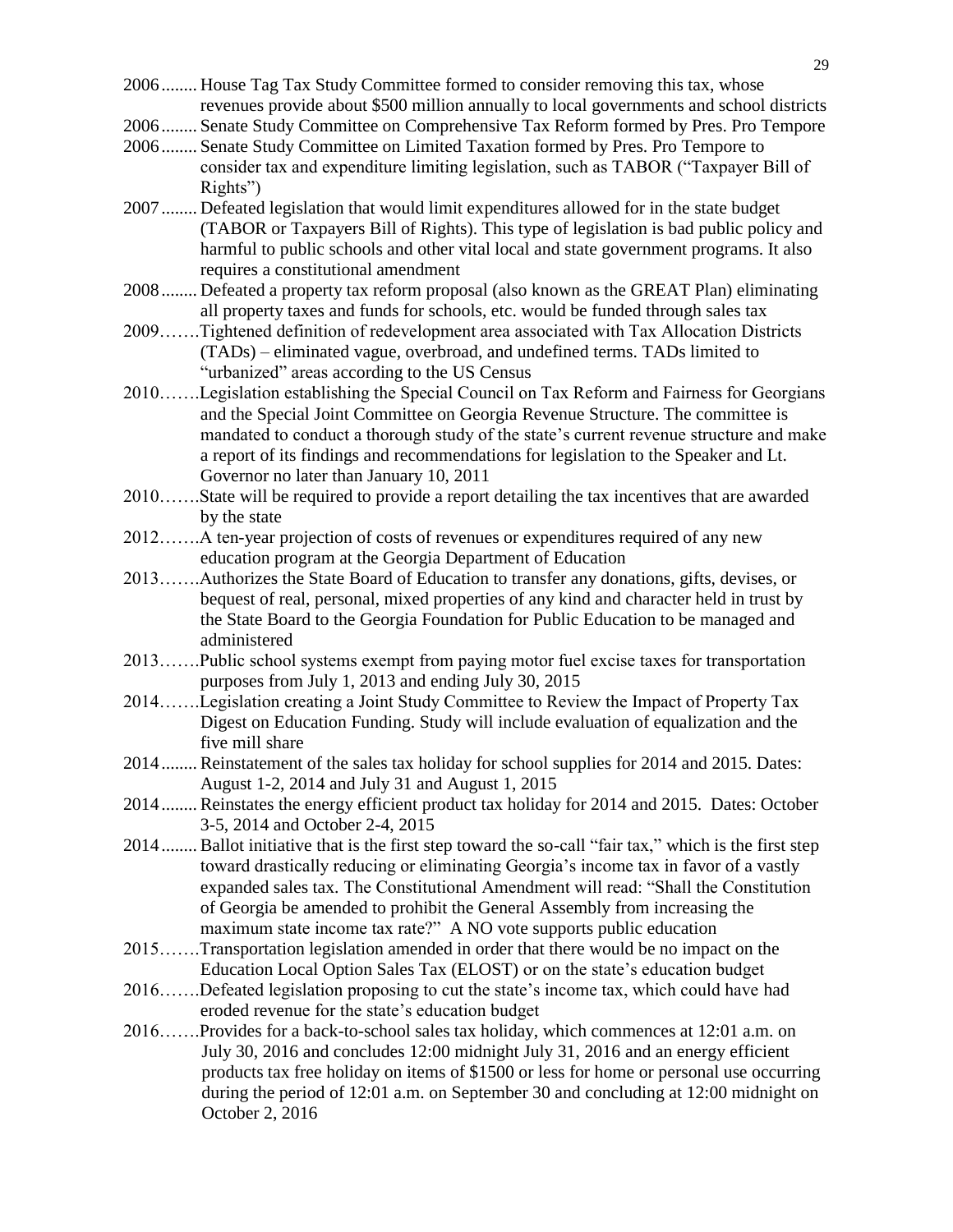#### **LOCAL BOARDS OF EDUCATION**

- <span id="page-29-0"></span>1989........ Legislation requiring each member of the Georgia Board of Education to hold annual district public hearings
- 1991........ Resolution adopted mandating a referendum on a constitutional amendment to require members of all local boards of education to be elected by the voters and the appointment of local school superintendents by elected boards
- 1992........ Affirmed the legal **right** of local boards of education to grant payroll deduction privileges to employees for GAE dues
- 1993........ Legislation enacted to implement new Georgia Constitutional Amendment requiring members of local boards of education to be elected and local school superintendents to be appointed
- 1995........ Legislation adopted requiring school systems to advertise and post professional staff vacancies
- 1999........ Legislation adopted requiring that all public records be available for inspection within three business days of the request and limiting copying fees
- 1999........ Funding to low wealth school systems for their top construction projects if they increase their millage rates and pay a portion of the construction cost
- 1999........ Permitted boards of education to provide health insurance coverage for members in the State Health Insurance Program, however premiums include both the employer and employee share of the coverage and the coverage may not be provided at state expense
- 1999........ Provided that construction contracts over \$100,000 must be advertised and bid upon
- 1999........ Boards of education limited to discussing only announced agenda items in executive session
- 1999........ Boards of education meeting agendas must be posted for public knowledge at least two weeks prior to the meeting
- 2000........ Creation of charter schools by the State Board of Education
- 2000........ School councils will be established and make recommendations for the operation and management of schools
- 2001........ Required systems to provide 18 year-old students the opportunity to register to vote
- 2001........ Boards of education shall provide all public school employees the opportunity to purchase computers through payroll deduction
- 2002........ Revision of the Charter School Act including local boards must act on petition for charter school within 60 days and if petition is denied they must give reasons; religious, for profit, home schools, or other private for profit schools cannot receive charter status; faculty and parents/guardians must vote to approve conversion to a charter school; faculties and parents/guardians may vote to withdraw the charter; funding will be equalized for charter schools; discrimination in student enrollment is prohibited; and educators can transfer to charter schools without reprisals
- 2002........ School construction funds of \$620,730,000 to build new schools, renovate older schools, and build new classrooms to help with class size reductions
- 2004........ Local boards must develop policy to allow or prohibit recess for grades K-8
- 2005........ Created House Local School District Development Impact Fees Study Committee to consider school system impact fee on development construction as a way to address funding needs created by growth. (Only cities and counties may use this presently)
- 2007........ Permissive legislation allowing not requiring school systems to hire a business manager by using state funds allocated for assistant principals
- 2007........ Parents required to be the majority on school councils and a parent serves as the chairperson of the council. This is a reversal from what is currently required in the law that teachers and parents have equal numbers on the council. GAE worked hard in the A+ Education Reform Act to ensure they have equal numbers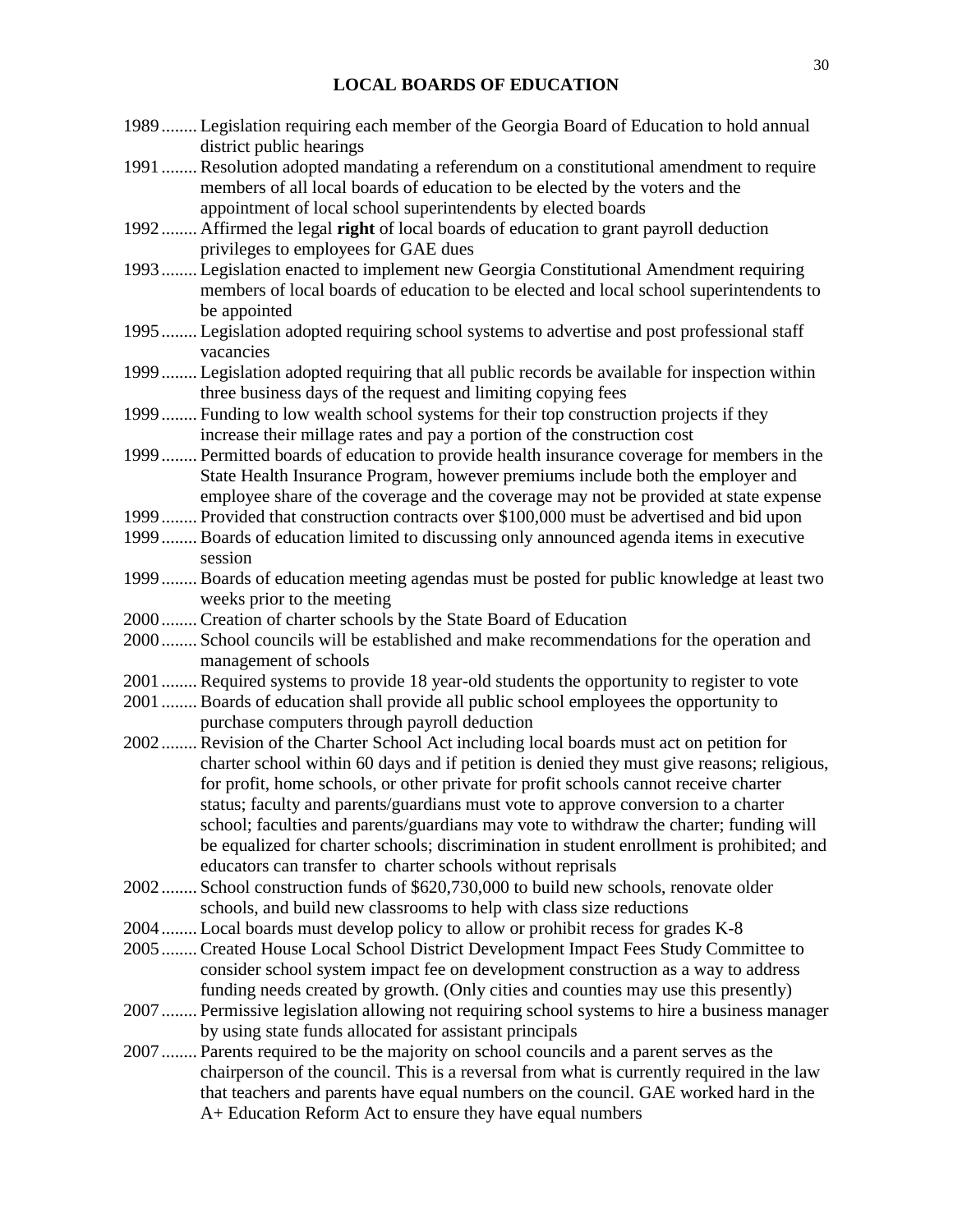- 2010…….Sunset date extended to June 30, 2015 for provisions relating to advance funding, exceptional growth, and low-wealth capital outlay grants
- 2010…….Contracts for certified personnel must be made by May 15 for school years through 2012-2013 only. Certified personnel not accepting employment for the ensuing school year must notify local school board not later than May 1 or June 1 for school years through 2012-2013 only
- 2010…….Legislation denying superintendents and administrative personnel the right to receive bonuses or raises when public school personnel are being furloughed. Local school boards are required to provide notice and a hearing if local or private funds are intended to be used for such salary increases. This does not apply to step increases on the salary schedule
- 2010.........Local school boards given authorization to solicit and accept donations for field trips and other educational purposes
- 2010…….Provisions revised relative to eligibility for local school board elections among the revisions was limiting the size of local boards
- 2011……Extends the date to June 30, 2015 school systems must notify DOE of their intention to request flexibility—temporarily extends expenditure waivers for cost of direct instruction, media center, staff and professional development and additional days of instruction; temporarily extends flexibility in maximum class size and certain deadlines relative to annual teacher contracts
- 2011…….Effective January 1, 2012, members of local boards of education will be elected to a term of office of not less than four years unless a local act or constitution amendment provides a longer term. On/after January 1, 2013, counties that collect a homestead option sales and use and county tax for educational purposes will be required to have a seven-member local board of education. School systems that are on the verge of losing accreditation or lose accreditation because of local governance reasons and do not regain it by July 1, 2011, the State Board of Education shall conduct a hearing in not less ten days and not more than 30 days and recommend to the governor whether all members of the local board of education should be suspended with pay. If the State Board of Education makes such recommendation, the governor may in his/her discretion suspend all board members with pay and in consultation with the State Board of Education appoint temporary replacement members
- 2011…….Defeated legislation that would have required local boards of education to rewrite their RIF policies
- 2012…….Local school board's RIF policies mandated to use job performance as the primary factor in determining a reduction in force and student performance "may" be one such performance measure. Local boards prohibited from using length of service as the primary measure to identify employees for RIF. Legislation also created a Professional Learning Rules Task Force for the purposes of reviewing professional learning and making suggestions to improve professional learning
- 2012…….Removes barriers for transfer and re-enrollment for children of military families
- 2013…….Provides for a recreational joint-use agreement, which is a written agreement between the governing authority of a school and a public or private entity authorizing that entity access to the school's facilities for the purpose of conducting or engaging in recreational, physical, or performing arts activities
- 2013…….Continuation of State Board of Education hearing, upon petition by a majority of local board members, when a local school system is place on the level of accreditation preceding loss of accreditation for school board related issues
- 2013…….Defeated legislation requiring school superintendents to be elected rather than appointed
- 2013…….Legislation defeated that would have allowed the creation of more local school systems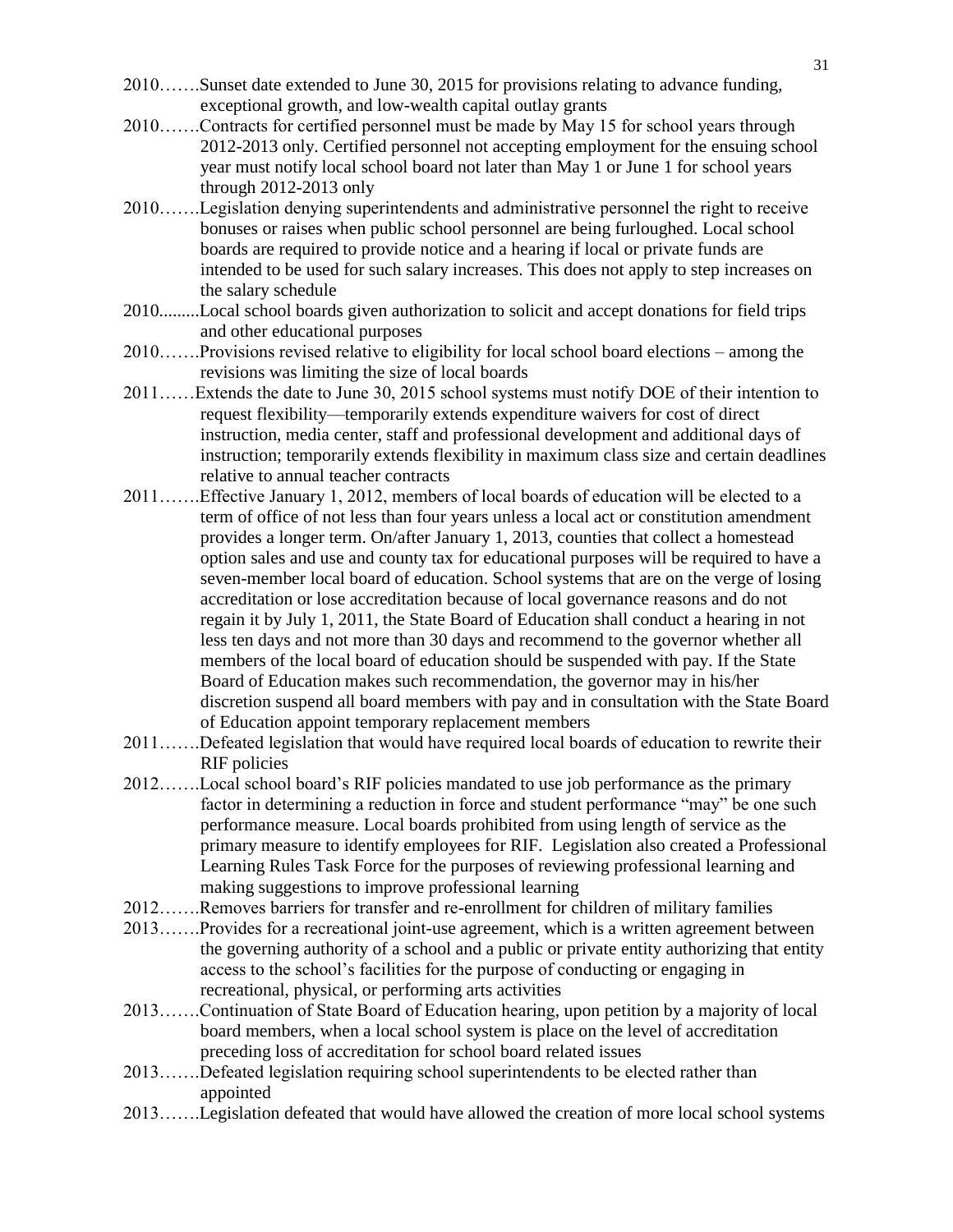- 2016…….Local school districts and charter schools required to hold two open meetings regarding their proposed budgets and electronically post their budgets
- 2016…….Vetoed legislation requiring school systems, school boards, and schools to provide transparency of financial information to the greatest extent practicable, including school level budget and expenditure data, and to provide certain information on their websites. It also included a requirement that state officials and agencies notify the General Assembly's education committees when applying for a competitive grant of \$20 million or more
- 2016…….Training for finance directors of each charter school in the areas of payroll, purchasing, government accounting, financial policies, internal controls and budgeting. Training for charters schools that are college and career academies will be provided by State BOE in conjunction with the Technical College System of Georgia.
- 2017…….Department of Education required by October 31, 2018 to have schools and local school systems site budget and expenditure information downloaded to its website for public consumption. Schools with a website are also required to post a link of their financial efficiency ratings and other financial documentation
- 2018…….Joint Study Committee on the Establishment of a State Accreditation process created. Committee abolished December 1, 2018. (related resolutions HR 898 & HR 1162]

#### **FUNDING (BUDGETS)**

- 2014…….Restoration of 29% of public education austerity cuts, which allowed some school systems to return to 180 days of student instruction eliminating the need for furlough days
- 2014…….Defeated legislation that would have had an impact on local school funding with the expansion of virtual schools; charter schools without parity and/or oversight; online learning programs without the Department of Education's oversight; and created a fourth 501 (c) 3 for private dollars impacting public policy without transparency
- 2015…….K-12 budget received \$288 million in austerity restoration reducing FY 2016 budget cut to \$466 million
- 2015…….Defeated the Governor's proposal to eliminate health insurance coverage in the State Health Benefit Plan (SHBP) for part-time, non-certified school workers. Local systems and employees though will receive no help from the state and will bear the full 100% cost of the premiums
- 2017…….Creates a House study committee on equitable local education funding
- 2018…….\$167 million added to the FY '19 budget fully funding public education since 2002

#### **VOUCHERS – SCHOOL CHOICE**

- <span id="page-31-0"></span>2005........ Defeated proposed constitutional amendment ("Families & Faith-based Initiative") that would open the door for publicly funded vouchers for private and religious schools draining precious dollars from our public schools
- 2006........ Defeated proposed constitutional amendment resolution that would remove barrier to publicly funded vouchers for private and religious schools
- 2007........ Defeated proposed constitutional amendment resolution that would remove barrier to publicly funded vouchers for private and religious schools
- 2007........ Special Needs voucher legislation allowing public tax dollars to be used for public school students with disabilities to attend other public or private schools with virtually no accountability and quality control measures required. Passage of legislation required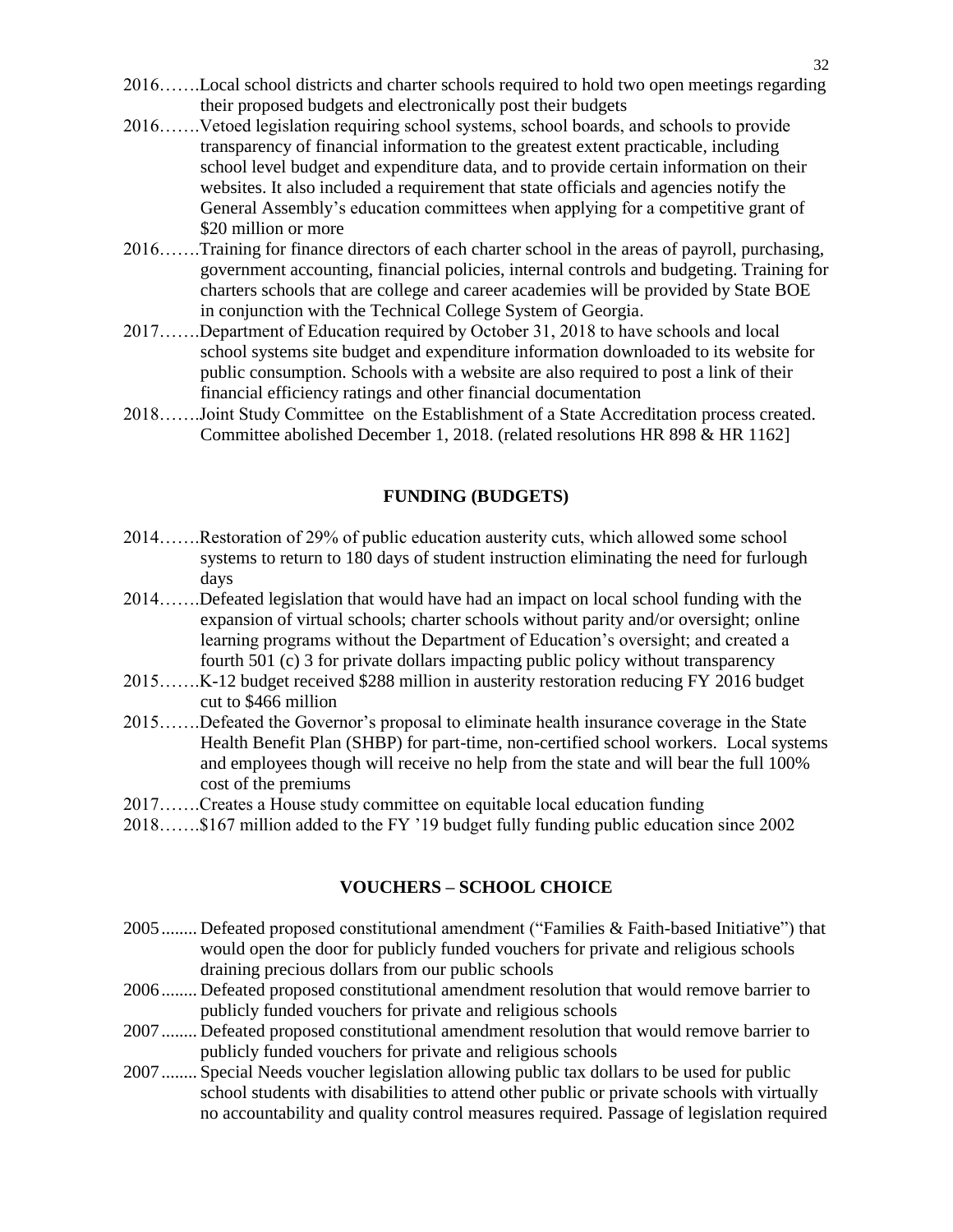Speaker of the House to cast the deciding vote. Legislators understand that this is bad public policy and will unnecessary shift public taxpayer dollars to private schools.

- 2008........ Defeated legislation that would have created a voucher system for a public school or school system that loses accreditation, fails to gain accreditation, or appears on the Needs Improvement list for at least six years. Parents would have been offered other options, including the ability to enroll their child in another school within their district, enroll the child in a school in another district (at the discretion of the other district), or provide the child with a voucher to attend a private school. Legislation would not have done anything to rehabilitate the public school
- 2009…….Defeated legislation that would have amended the 2008 tax credit program for Student Scholarship Organizations (SSOs). These tax shelters were created to funnel public tax dollars from public schools to allow students to receive a taxpayer funded scholarship to attend private pre-kindergarten, primary, or secondary schools.
- 2009…….Defeated legislation that would have allowed students to attend private schools funded by a public taxpayer voucher
- 2010…….Successfully lobbied and stopped legislation from moving forward that would have repealed the Blaine Amendment to the Constitution. If repealed, it would have allowed religious and faith-based organizations to secure public funding for social services opening the door for vouchers
- 2011…….Defeated attempt to expand the Scholarship Program for Special Needs Students program by authorizing State Board of Education to waive prior school year requirement on a case-by-case basis for specific medical needs of student upon request by parent/guardian
- 2011…….Defeated attempt to expand Special Needs Scholarship program to students: Section 504; foster care; and military families
- 2011…….Defeated attempts to increase the current limit of \$50 million for Student Scholarship **Organizations**
- 2013…….Amends language allowing the State Board of Education to authorize a local board of education to expedite a student's Individualized Education Program (IEP) and to waive the prior school year requirement in its sole discretion on a case by case bases. This waiver would be based on specific medical needs of students
- 2013…….Defeated "Parent Trigger" legislation (also known as Parent and Teacher Empowerment Act). Allows for a petition submitted by a majority of parents/guardians to a local school board to impose changes on a low achieving school. Changes could include school being converted to a charter school or impose turnaround models. Petitions could have also been brought by a majority of the faculty and instructional staff
- 2014…….Expansion of private school voucher thwarted. Legislation would have created a taxpayer funded scholarship for 'low income students' to attend private schools
- 2015…….Military parents of students utilizing the special needs scholarship now qualify for an expedited IEP and no longer required to spend one year in a regular Georgia public school
- 2015…….Requires written notification of special needs scholarship qualification at initial IEP meeting and each year thereafter via electronic or other means
- 2015…….State Charter School Commission given authority to create a non-profit foundation enabling it to receive donations
- 2015…….Defeated legislation that would have created an Education Savings Account Act allowing state funds, which would have been used by the student if enrolled in public school, to be deposited in a savings account for qualifying educational expenses
- 2016…….Defeated legislation that would have siphoned off public school dollars via use of a tax credit for corporate donors and legislation allowing religious or faith-based organizations to receive public taxpayer dollars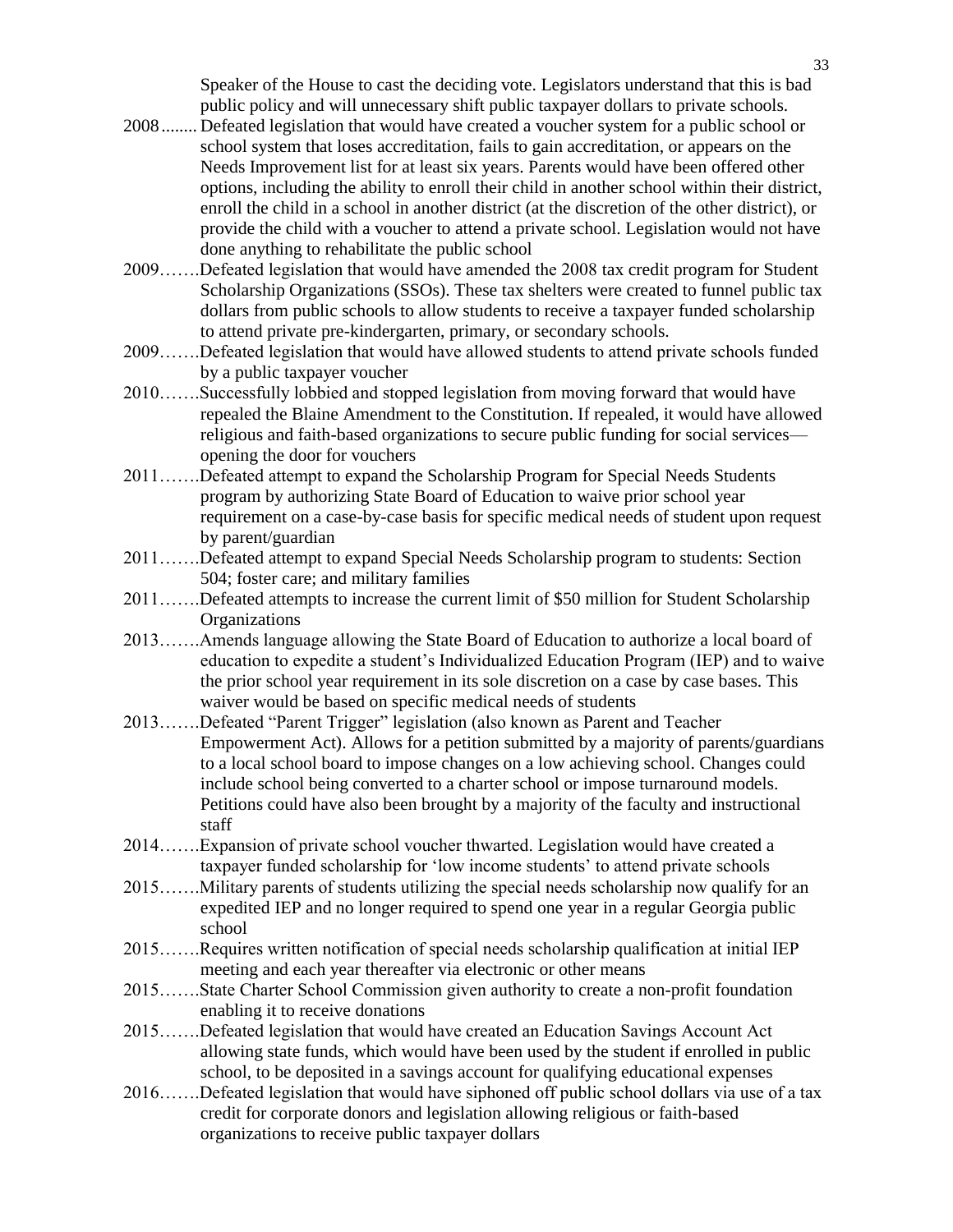- 2017…….Defeated efforts to establish an individual student education account knows as "Education Savings Accounts"
- 2018…….Annual cap raised on voucher program which allows citizens and corporations to receive dollar-for-dollar tax credits for donations to private organizations which in turn provide scholarships for students to attend private schools. Raised from \$58 million to \$100 million
- 2018…….Defeated legislation that would have created "Education Savings Accounts (ESA)"
- 2018…….Defeated legislation that would have provided a one-time waiver of the requirement of public school attendance the prior year in order for special education students who previously qualified for the special education scholarship to receive the voucher

#### **LOTTERY-FUNDED EDUCATION PROGRAMS**

- <span id="page-33-0"></span>1993........ To initiate implementation of pre-kindergarten program
- 1993........ To establish HOPE Scholarship Program to enable all Georgia high school seniors with at least a B average to attend college
- 1993........ To purchase computer hardware/software for classrooms
- 1993........ To establish Educational Technology Centers
- 1993........ To equip each school with a satellite dish
- 1993........ To fund Next Generation School Project
- 1993........ To provide tuition for post-secondary options students (SB 417 adopted in 1992 session)
- 1994........ To provide funds to expand Pre-K Program for at-risk four-year olds to every county and to increase the number of children and families served
- 1994........ To provide funds for Educational Technology Centers and four mobile units for teacher training
- 1994........ To provide funds for drug and anti-violence education in local schools
- 1994........ To provide equipment for Applied Technology Labs, Next Generation Schools, and Alternative Schools
- 1994........ Established model technology grants
- 1994........ To provide funding to install security fences for satellite dishes
- 1994........ Expanded HOPE Scholarship availability for all four years of college
- 1994........ Increased eligibility for annual adjusted family income for HOPE recipients from \$66,000 to \$100,000
- 1995........ Funding up to \$100 per quarter for textbooks and payment of student fees for HOPE recipients
- 1995........ Removed family income cap as eligibility requirement for HOPE Scholarship
- 1995........ Authorized students who lose HOPE Scholarship because of grades to qualify for readmission
- 1995........ Established HOPE scholarships of up to \$10,000 annually for 1000 Georgia teachers to complete advanced degrees
- 1995........ Expanded voluntary Pre-K Program for at-risk four year olds to all four-year olds
- 1995........ Funded model technology grants for gifted students
- 1995........ Funded an additional Learning Logic site in each Congressional district
- 1996........ Pre-K Program enrollment expanded to serve 58,000 four-year olds
- 1996........ Funded capitol outlay for fast growing school systems
- 1996........ Increased classroom technology funding (\$20 per student)
- 1996........ Funded 11 new Alternative Schools
- 1997........ Pre-K Program enrollment expanded to serve 60,000 four-year olds
- 1997........ Increased classroom technology funding from \$20 to \$27.485 per FTE with a minimum grant per school of \$53,000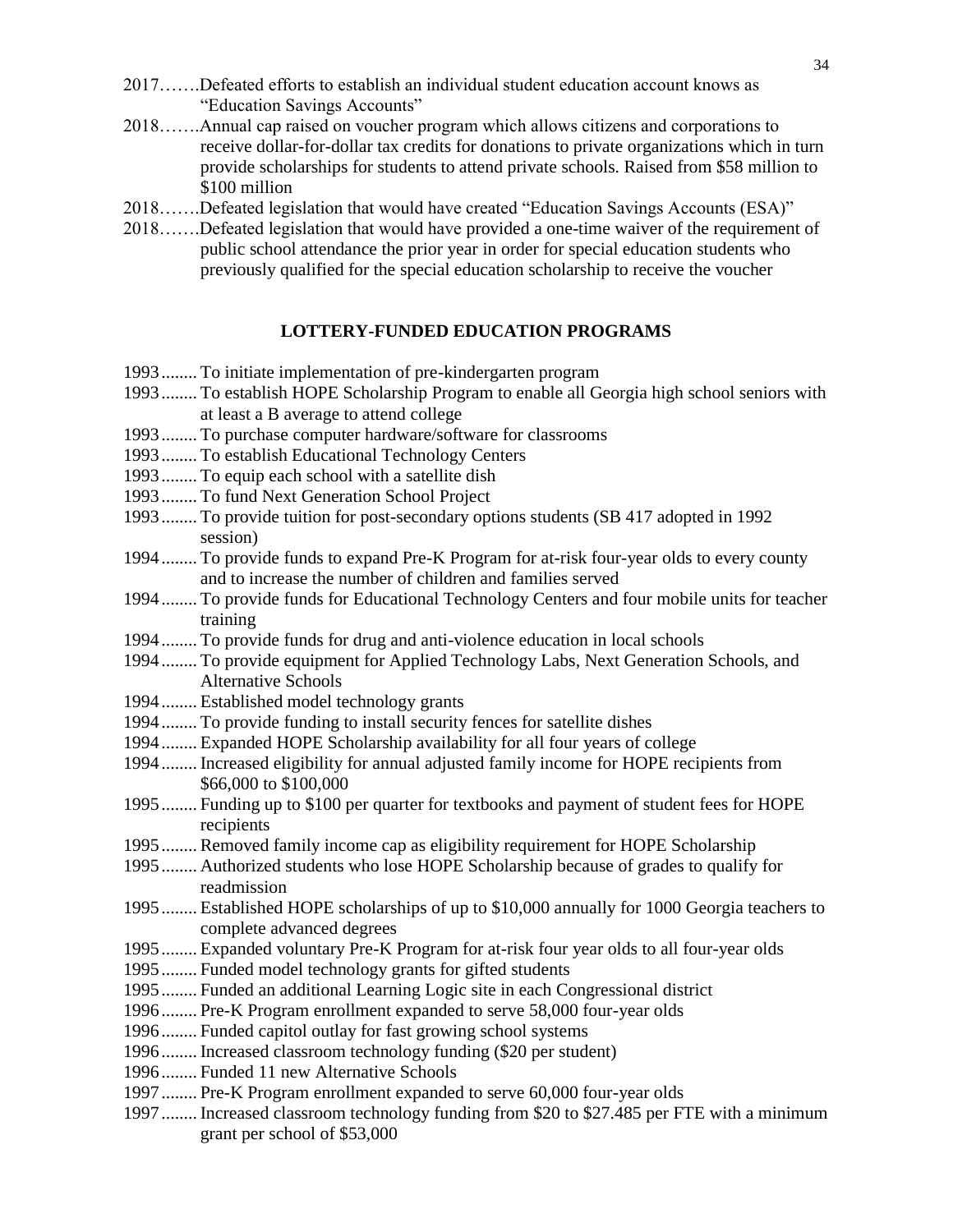- 1997........ Funding for assistive technology for special needs students
- 1997........ Increased funding for Postsecondary Options Program based on student needs
- 1997........ HOPE Scholarship expanded to include college students maintaining a "B" average during their freshman year; currently students must earn a "B" average for two years to earn the scholarship while in college
- 1998........ Authorized a constitutional amendment to protect the Pre-K, Hope Scholarship, and technology programs to supplement; Lottery funds may only supplement – not supplant – existing education programs. Amendment subsequently approved by voters
- 2008........ \$6.4 million provided in lottery funds to provide 1,000 additional Pre-K slots, bringing the total number of slots funded to 79,000
- 2009…….Relative to the HOPE Scholarship grades for coursework classified as advanced placement or international baccalaureate allowed to be weighted by the Georgia Student Finance Commission in calculating the overall grade point averages for students
- 2011…….Amended Comprehensive Revisions to HOPE legislation; reinstated full-day Pre-K program but shortened school year to 160 days
- 2013…….FY 14 Budget increased funding to add days to Pre-K school year from 170 days to 180 days. Funds were also added to transportation
- 2013…….Defined and provided for "Dual Credit Course" which is any arrangement whereby an eligible student takes one or more courses, including virtual courses, at or through an eligible institution while still enrolled as a public high school student and receives credit both at the high school and at the eligible institution
- 2013…….Student seeking a diploma or certificate at a branch of the Technical College System of Georgia must earn at least a 2.0 cummulative grade point average at the end of the quarter or semester in order to qualify for a HOPE grant
- 2014……Schools required to provide  $10^{th}$ ,  $11^{th}$ , and  $12^{th}$  grade students their Georgia Student Finance Commission calculated grade-point average for HOPE eligibility at the conclusion of each school year
- 2016…….Computer science coursework included as optional rigor requirement regarding HOPE scholarship. Beginning with school year 2017-2018, the cumulative grade point average shall include weighted grades for STEM college courses by increasing the grade assigned by the instructor to the student for any such course by an additional 0.5 point if such grade is a B, C, or D
- <span id="page-34-0"></span>2017…….Students who earned a high school diploma through dual credit coursework are eligible for HOPE grants toward an associate degree

#### **SEX EQUITY**

1983........ Legislation passed which removes the legal assumption that the male is the head of household

#### **A+ EDUCATION REFORM ACT OF 2000 (HB 1187)**

- <span id="page-34-1"></span>• The "A+ Education Reform Act of 2000" replaced the Quality Basic Education Act
- Students tested annually in grades 1-8 in English, language arts, mathematics, and reading; and in grades 3-8 in science and social studies. Promotion to the next grade level will be based on successful passage of the tests
- Established an Office of Educational Accountability (OEA), which began on July 1, 2000, and functions independently from the Department of Education (DOE). OEA will adopt standards